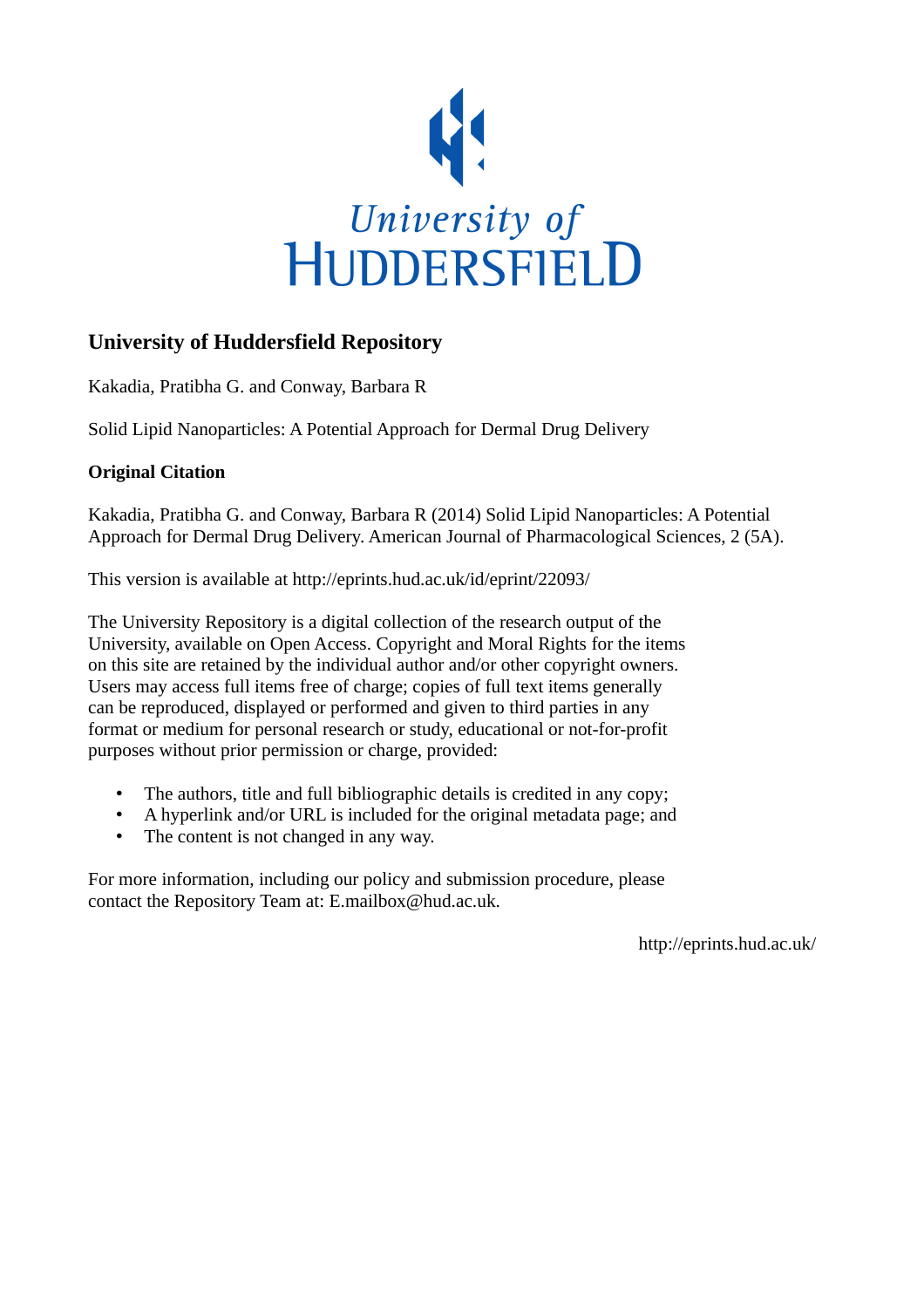# **LIPID NANO PARTICLES FOR DERMAL DRUG DELIVERY**

**Pratibha G. Kakadia <sup>1</sup> , Barbara R. Conway <sup>2</sup>**

Department of Pharmacy, School of Applied Sciences, University of Huddersfield, Queensgate, Huddersfield HD1 3DH, UK \*Corresponding author: *[pratibha.kakadia@hud.ac.uk](mailto:pratibha.kakadia@hud.ac.uk)*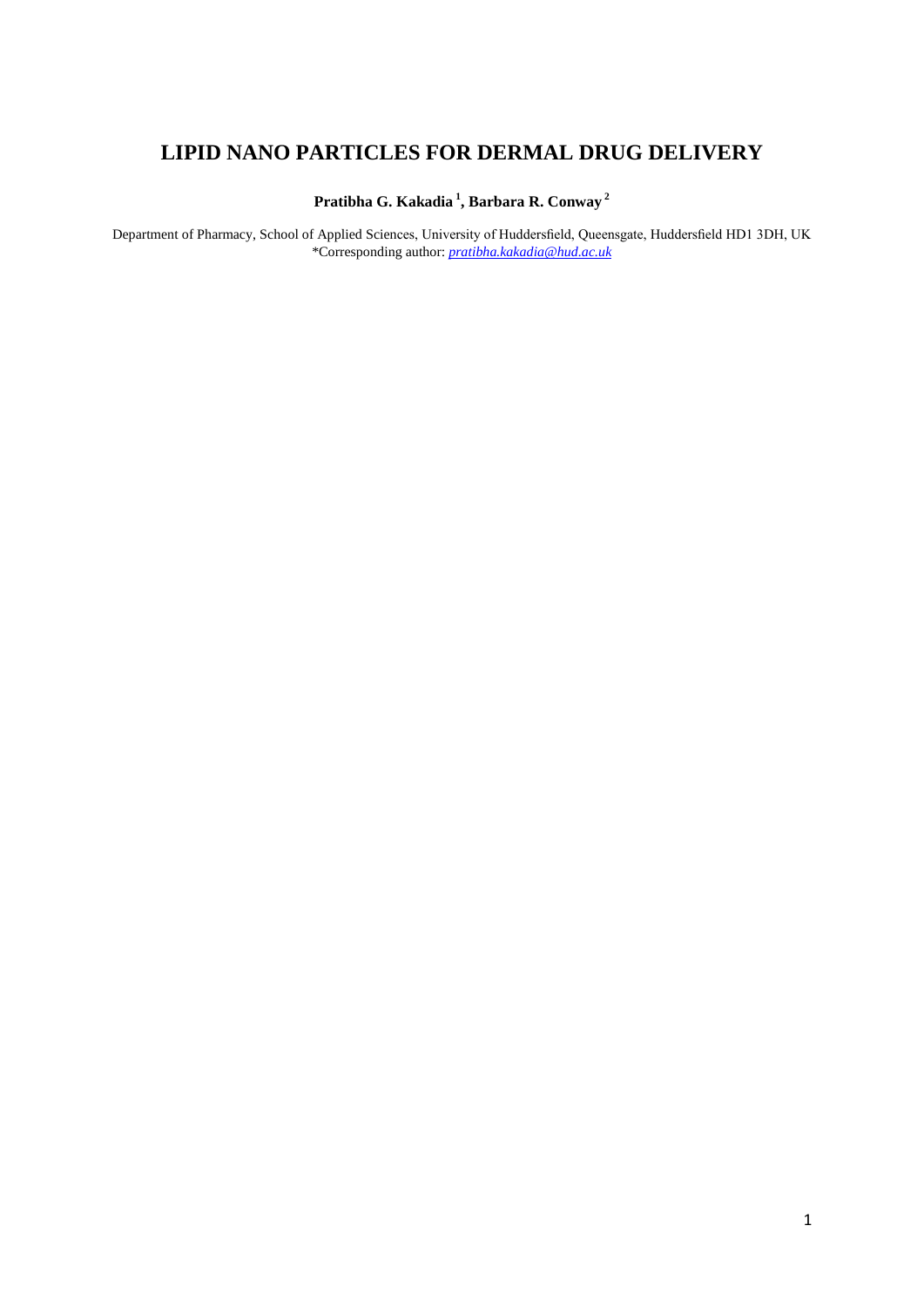## Abstract

Lipid based drug delivery systems have been widely studied and reported over the past decade and offer a useful alternative to other colloidal drug delivery systems. Skin is a popular route of drug delivery for locally and systemically acting drugs and nanoparticles are reported as a potential formulation strategy for dermal delivery. Although the skin acts as a natural physical barrier against penetration of foreign materials, including particulates, opportunities exist for the delivery of therapeutic nanoparticles, especially in diseased and damaged skin and *via* appendageal routes such as the openings of hair follicles. The extent and ability of nanoparticles to penetrate into the underlying viable tissue is still the subject of debate although recent studies have identified the follicular route as the most likely route of entry; this influences the potential applications of these dosage forms as a drug delivery strategy. This paper reviews present state of art of lipid-based nanocarriers focussing on solid lipid nanoparticles, nanostructured lipid carriers and nanoemulsions, their production methods, potential advantages and applications in dermal drug delivery.

*Keywords: Skin, skin penetration, solid lipid nanoparticles, dermal delivery, colloidal carriers, nanostructured lipid carriers, nanoemulsions, dermal applications*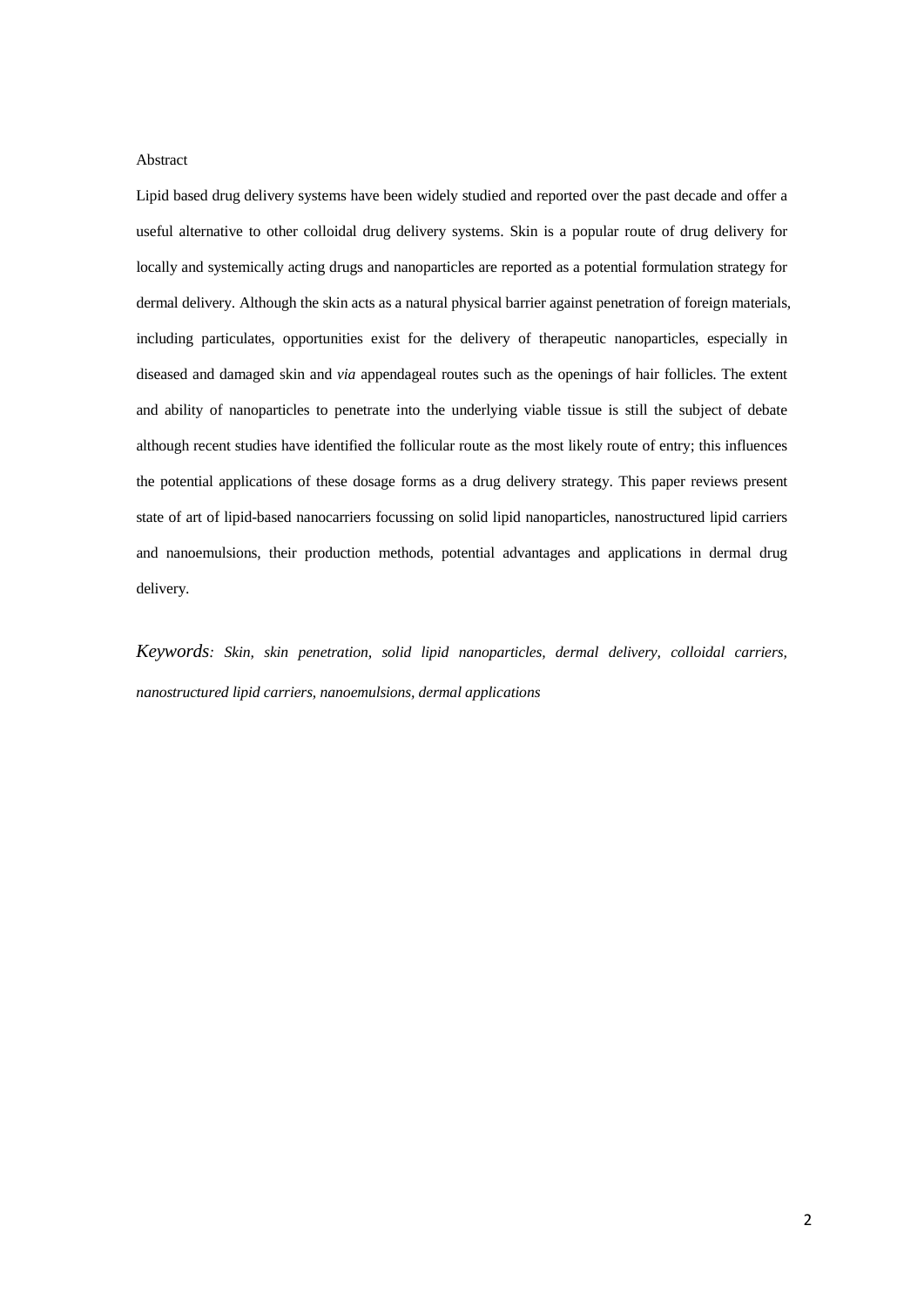#### **1. INTRODUCTION**

Nanoparticulate drug delivery systems have attracted lot of attention as a consequence of their unique size-dependent properties. Among various types of nanoparticles developed for pharmaceutical applications, lipid nanoparticles are considered advantageous due to their versatility and biocompatibility. Recent advances, leading to the production of nanoparticles of uniform size and shape, offer the possibility for development of new therapeutics with potential for drug targeting, controlled and site-specific drug delivery and have resulted in a large number of studies exploring their interaction with the skin. This paper focuses on a range of lipid based nano-systems, i.e., solid lipid nanoparticles (SLNs), nanostructured lipid carriers (NLCs), nanoemulsions (NEs), their structure and associated features, advantages and their use in dermal drug delivery systems.

#### **1.1 Skin as a target site for particle delivery**

Skin is an attractive route of delivery for local and systemic delivery of drugs and is a potential route for nanoparticles to gain entry into the body. The skin, however, affords a natural physical barrier against particle penetration, but there is the potential to deliver nanoparticles for therapeutic applications, especially *via* disruptions in the barrier afforded by hair follicles and to diseased or damaged skin.

## **1.1.1 Skin structure**

The skin is the largest organ of the body and functions as a protective layer preventing entry of harmful xenobiotics into the body (Fig 1), however, its large surface area and ready accessibility render it an attractive route for drug delivery. The skin structure can be broadly categorized into the non-viable epidermis called stratum corneum (SC), the viable epidermis and dermis. It is the outermost SC layer that affords the barrier properties of the skin and it regulates the flux of chemicals and fluids between the external environment and the body [1,2].

#### **1.1.2 Transport through skin**

Molecules generally penetrate the SC by two separate routes [3], with hydrophilic entities following a transcellular pathway and more lipophilic solutes traversing *via* the intercellular lipids. The diffusion of drug through skin may also occur through appendages in the skin such as the hair shaft and sweat glands. These appendages are breaches in the continuity of the SC barrier, thus presenting follicular or shunt pathways for absorption. The follicular pathway has, until recently, been considered as making a negligible contribution to uptake due to the relatively small percentage of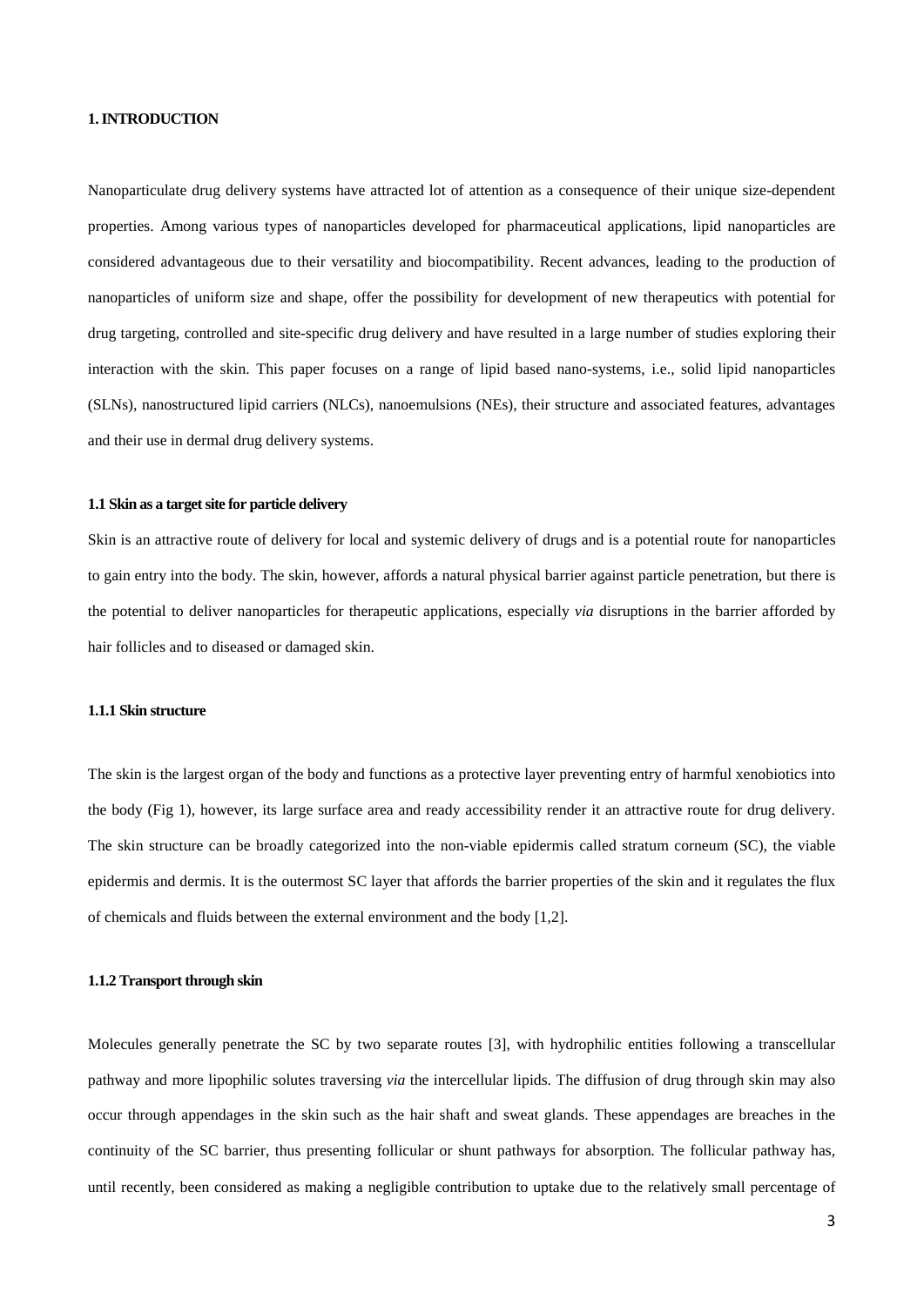the skin surface covered in hairs, normally around 0.1% [4]. The follicular route has gained renewed interest being reported as the predominant pathways for nanoparticle entry [5,6], but also as a route for hydrophilic drugs and potentially for larger molecules such as polar steroids that would not normally be expected to cross the skin easily [7].

#### **2. LIPID DRUG DELIVERY SYSTEMS**

Lipid based drug delivery systems are an established, proven and commercially exploitable strategy for the formulation of pharmaceuticals intended for oral, topical, parenteral and pulmonary delivery. Lipid nanoparticles display interesting properties at the nanoscale level suitable for therapeutic applications and are attractive for medical purposes due to these important and unique features; these include their large surface to mass ratio, which is much larger than that of other colloidal particles and their ability to bind, adsorb or carry other compounds. Lipid drug delivery systems will perform differently depending on the interplay between the formulation characteristics and route of administration such as dermal, pulmonary and parenteral routes [8–11].

Lipid based nanocarriers possess following advantages [12,13]:

- The ability to improve stability of pharmaceuticals
- The feasibility to carry both lipophilic and hydrophilic drugs
- Manufacturing is relatively easy to scale-up and sterilize
- Most of the lipids used are biodegradable, biocompatible and non-toxic
- The ability to control and target drug release
- They are generally less expensive than polymeric/surfactant based carriers

### **2.1 Solid lipid nanoparticles**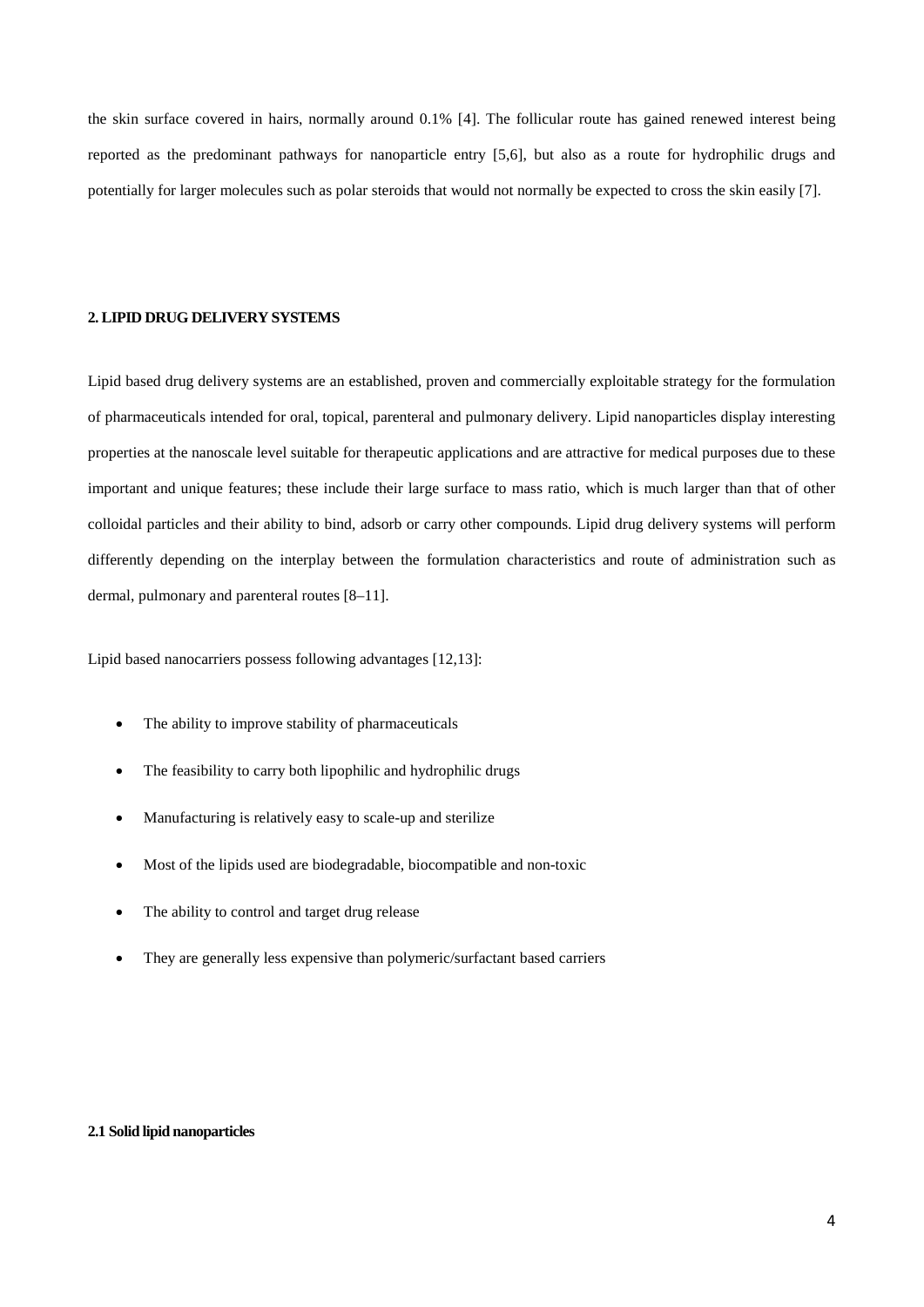SLNs were developed as an alternative carrier system to emulsions, liposomes and polymeric nanoparticles for controlled drug delivery. [14]. These particles are solid, sub-micron particulate carriers ranging in size from 1 to 1000 nm. They consist of a mixture of physiological and biodegradable or biocompatible lipids, suitable for the incorporation of both lipophilic and hydrophilic drugs within a lipid matrix and are stabilized using surfactants. Generally, lipids used in preparation of SLNs are highly purified triglycerides, complex glyceride mixtures or even waxes [15,16]. There are three main models (Fig 2) for the incorporation of bioactive components into SLNs: (1) homogenous matrix model (2) bioactive-enriched shell model (3) bioactive enriched core model. The type of structure obtained depends upon the components of the formulation such as the HLB of lipids, bioactive compounds, the surfactant used and production methods employed. A homogenous matrix is usually obtained when adopting cold homogenization methods or when extremely lipophilic drugs are incorporated into SLNs using hot homogenization techniques. The drug is then released from such formulations by a dissolution-controlled mechanism. If phase separation occurs during the cooling process from the liquid oil droplets a bioactive enriched shell type may result; such formulations show a burst release of active compound. Conversely, a bioactive-enriched core may be formed when the opposite phenomenon occurs, which means the drug starts precipitating first and therefore, the shell has reduced amounts of encapsulated components. Drug release from these formulations is governed by a membrane-controlled release mechanism following Fick's law of diffusion [17].

#### **2.1.1 Production method**

There are several different methods reported in literature for production of SLNs. These methods are high pressure homogenization [16,18,19], microemulsion technique [20], emulsification-solvent evaporation [16], emulsificationsolvent diffusion method [21], solvent injection or solvent displacement method [22], phase inversion [23], multiple emulsion technique [24], ultrasonication [25] and membrane contractor technique [26]. High-pressure homogenization techniques have several perceived benefits over other methods, e.g. easy scale up, reduction in requirements for organic solvents and relatively short production times, thus this method is often used in many pharmaceutical applications. Both hot and cold high-pressure homogenization techniques can be used to produce lipid nanoparticles. During hot homogenization methods, the drug loaded lipid phase is melted and mixed with an aqueous emulsifier phase using a high shear process. Usually, homogenization at elevated temperatures results in smaller particle sizes due to reduced viscosity of the inner phase due to the temperatures required. However, elevated temperatures can potentially accelerate degradation of drug and/or the carrier. Cold homogenization has been developed to overcome such problems associated with hot homogenization and to address uneven drug distribution within the aqueous phase during homogenization. In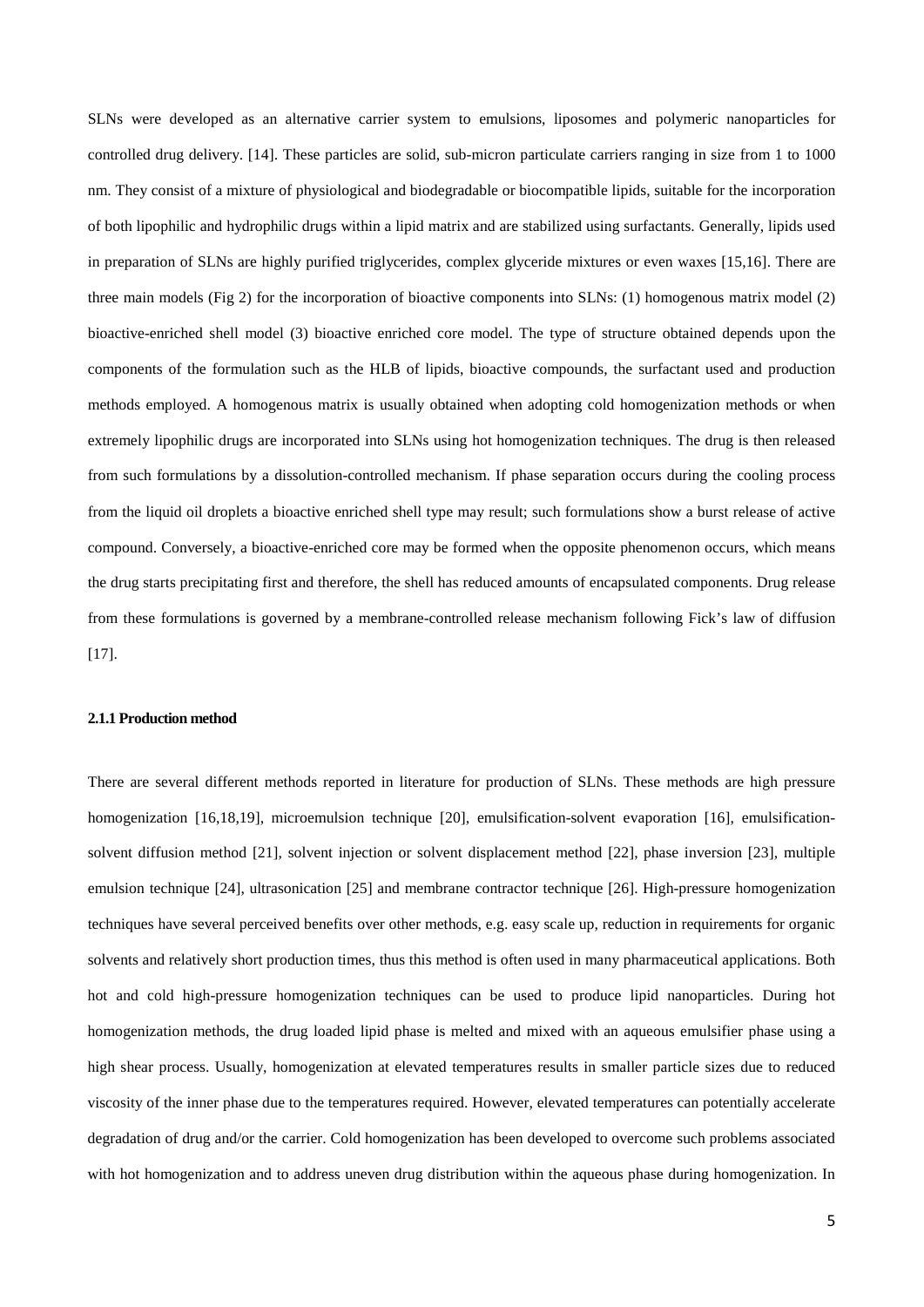cold homogenization methods, the drug is combined with the molten lipid and rapidly cooled using dry ice or liquid nitrogen. Once solidified, the drug-/ lipid mixture can then be milled to form microparticles. The resultant microparticles are suspended in a cold surfactant solution which is homogenized at, or below, ambient temperature to produce the nanoparticles [27,28].

#### **2.2 Nanostructured lipid carriers**

Second generation lipid carriers, namely nanostructured lipid carrier (NLCs), were developed by Radtke and Müller (2001) to overcome some limitations associated with SLNs, such as low encapsulation efficiency and the risk of drug expulsion during storage due to an increasing purity of lipid [29]. Compared to SLNs, NLCs have a reduced water content and a higher drug loading capacity for many active compounds within the particle suspension and the potential expulsion of active compounds during storage is minimised [30,31]. For NLCs, the particles are produced using a blend of solid lipid with liquid lipid but are based on the preparation methods described for SLNs [32]. In NLCs, a major portion of the oil constitutents of the O/W emulsion is replaced by a solid lipid leading to a solid particle matrix at body temperature [33,34]. To obtain NLCs, solid lipids are blended with the oily liquid lipids preferably in ratios ranging from 70:30 up to 99.9:0.1 [35].

Depending on production method and the composition of the formulations, NLCs can be further classified as follows, [17,33,36]:

A) Imperfect type NLCs: These NLCs have an imperfectly structured solid matrix. Such imperfections can be increased by using glycerides composed of different fatty acids e.g. differing in the length of C-chain or a mixture of saturated and unsaturated acids. The disordered crystal accommodates more drug molecules, either in a molecular form or as amorphous clusters of drug (fig. 3A).

B) Amorphous type NLCs: The phenomenon of crystallization can lead to expulsion of drug from the formulation. In order to reduce this, NLCs can be prepared by maintaining the polymorphicity of the lipid matrix by mixing solid lipids with specialised lipids such as hydroxyoctacosanylhydroxystearate, isopropyl palmitate or medium chain triglycerides. (fig. 3B).

C) Multiple type NLCs: These are oil-in-lipid-in-water type NLCs. The solubility of lipophilic compounds is higher in liquid lipids (oils) compared to solid lipids. Based on this principle, multiple type NLCs can be developed. In this type of NLC, a larger than normal amount of oil is combined with the solid lipids (fig. 3C). Inclusion of the oil, in excess of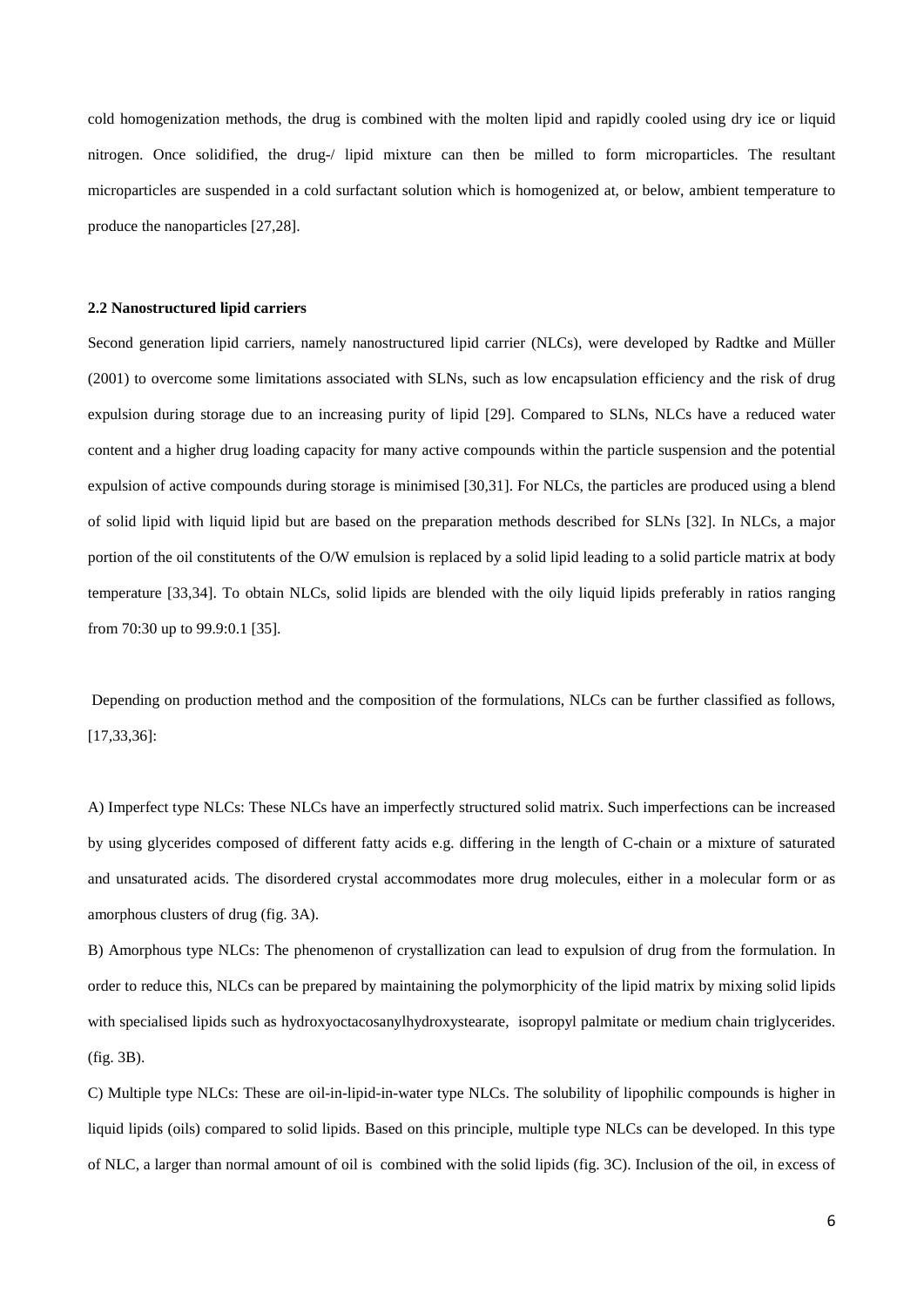its solubility, leads to phase separation, producing small, oily nano-compartments sorrounded by the solid lipid matrix. This reduces drug leakge from the system and facilitates controlled release.

## **2.3 Nanoemulsions**

Nanoemulsions (NEs) are nanoscale droplets of therodynamically stable dispersions of two immiscible liquids, such as oil and water, stabilized by an interfacial film of surfactant molecules [37,38]. They are normally oil-in-water emulsions with mean droplet diameters ranging from  $50 - 1000$  nm. NEs differ from microemulsions such as due to their smaller droplet size; most NEs are optically transparent in contrast to microemulsions due to the droplet size being smaller than the wavelength of visible light. Microemulsions cause multiple scattering of visible light and hence have a white opaque appearance [39,40].

Nanoemulsions can be differentiated into three types based on the composition of dispersed phase and continous phase [41]:

- Oil-in-water nanoemulsions where oil droplets are dispersed in the continous aqueous phase
- Water-in-oil nanoemulsions where water droplets are dispersed in the continous oil phase
- Bi-continous nanoemulsions where microdomains of oil and water are interdispersed within the system

Nanoemulsions possess many advantages such as rapid and efficient penetration of the drug, improved solubility of lipophilic drugs and the same emulsion can carry both lipophilic and hydrophilic drugs. They are non-toxic and nonirritant, hence they can be applied easily to skin and mucous membranes and can be incorporated into a variety of formulations such as foams, creams, liquids, sprays [42,43].

# **2.3.1 Production methods**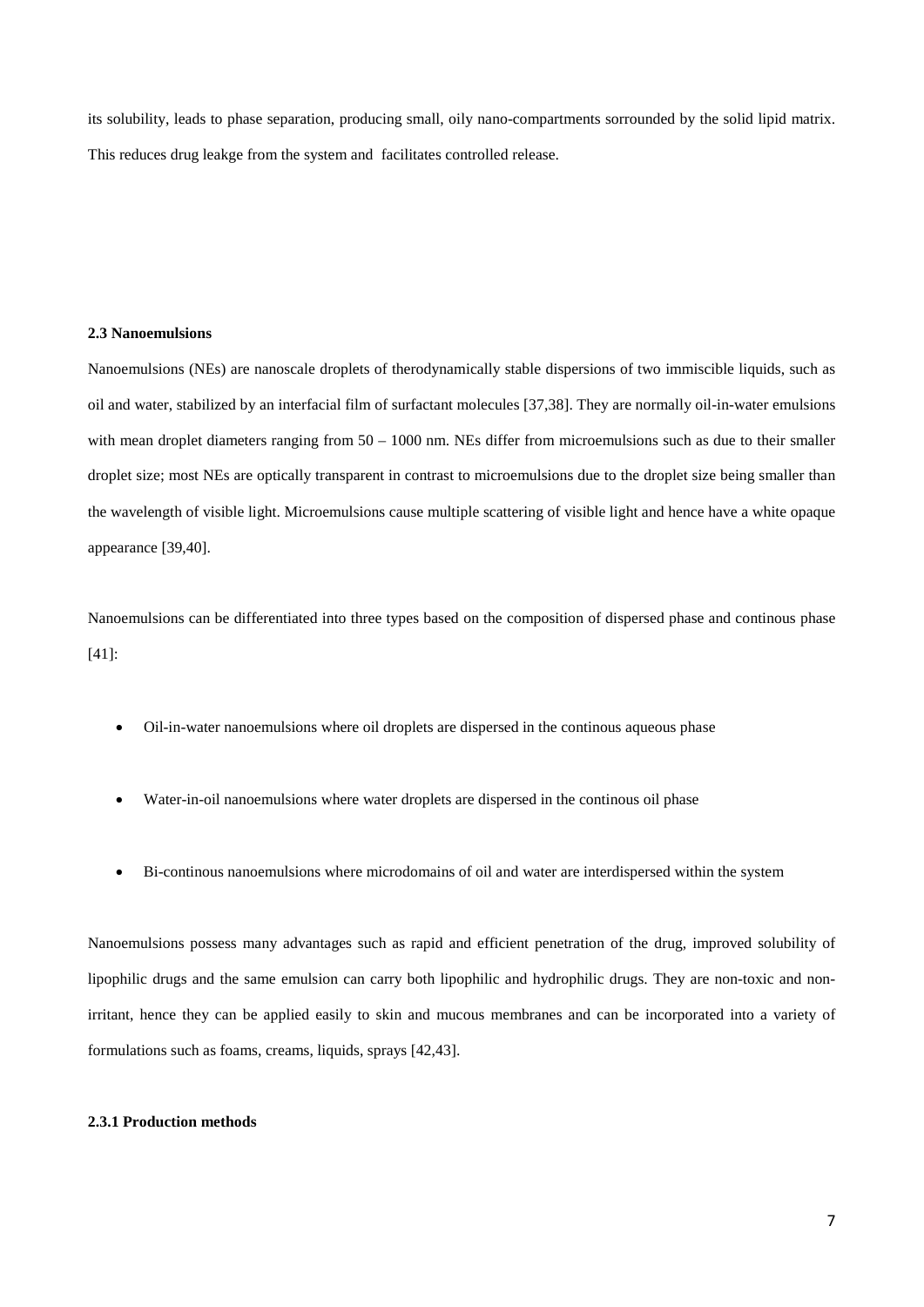Nanoemulsions can be most effectively produced using high-pressure equipment. The most common methods used to produce nanoemulsions are high-pressure homogenization and microfluidization. They can also be prepared using ultrasonication and emulsification [44,45].

In high-pressure homogenization methods, mixture of oil, surfactant and aqueous phase.is passed through narrow gap (in the range of few microns) under high pressure ( $100 - 2000$  bar). The fluid accelerates over short distances under very high shear stresses and the cavitation forces break apart the particles forming submicron entities. The operating pressure and number of times the coarse pre-emulsion is cycled through the microfludizer or homogenizer will influence the particle size of the nanoemulsion produced [46,47].

## **3. NANOCARRIERS FOR DERMAL DRUG DELIVERY**

Topical delivery of compounds through the skin has been documented throughout history, but it is only since 1970's with the successful of transdermal patches, that the route has widely explored for systemic delivery of drugs. Investigating the extent and possible mechanism of nanoparticle penetration through skin is key to being able to fully exploit these carriers for therapeutic purposes. Topical application of these nanocarriers, especially lipid nanoparticles, has reported benefits for both local effects in the skin (affording the opportunity to deliver drug to the epidermis and dermis) and systemic activity, achieved by drug permeation into deeper skin layers and transdermally [48]. They can also cause formation of a film on the skin surface, thus enhancing occlusion and affecting skin permeation,

There is still much debate in the literature regarding the mechanism of penetration of nanoparticles through the skin, for example concern about how nanometer-sized particle can penetrate the SC membrane *via* a much smaller intercellular space. There is similar uncertainty regarding the predominant factors governing penetration and the underlying mechanisms involved [49]. Although there are several reports of penetration and accumulation of nanocarriers in the surface layers of the SC, such nanocarriers have shown a mixed ability to improve drug penetration deeper into skin [50]. A more promising approach for nanocarrier dermal drug delivery is follicular targeting. The shunt pathway *via* follicles is a significant route for penetration, especially for nanoparticles which can target hair follicles [51].

In the hair follicles, the follicular infundibulum effectively increases the surface area and presents as a disruption of the epidermal barrier towards the lower parts of the follicle; it additionally functions as a reservoir for drugs and carriers [52]. Follicles are deep invaginations within the skin where the SC is thinner and the vascularization is denser. There are a number of potential sites within the hair follicle for targeting for both therapeutic and cosmetic applications [53]. Additionally, drug delivery can be targeted to sebaceous gland associated with hair follicles for the therapy of acne,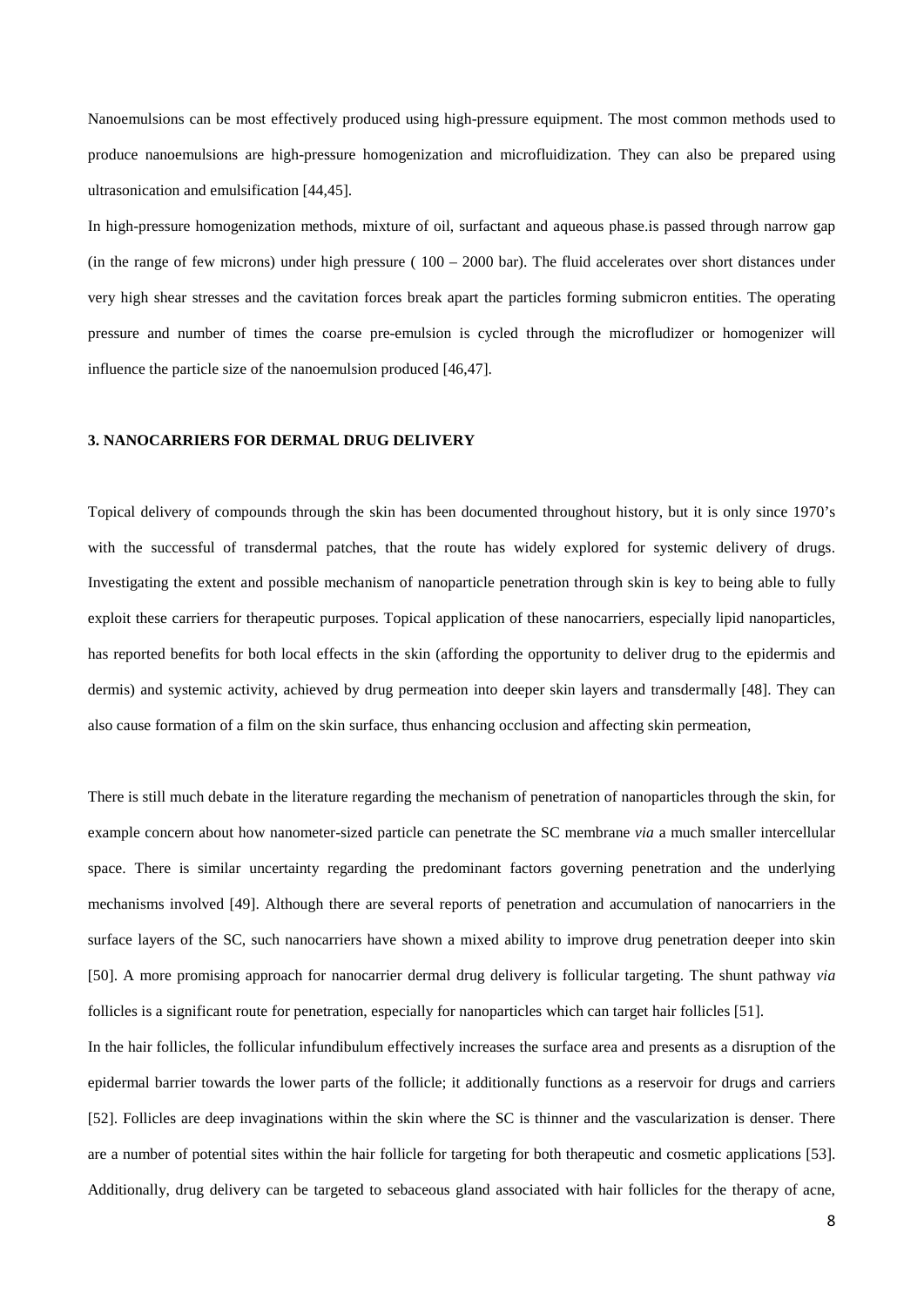androgenetic alopecia and other sebaceous gland dysfunctions. A further target site is the bulge region, located deep within the follicles and is reported to be a reservoir of keratinocyte stem cells [54]. Hence, follicluar drug delivery provides a route to bypass the intact SC and drugs may reach dermis by entering the follicles and then passing through the sebaceous gland or penetrating into the epithelium of the follicular sheath [55]. It is difficult to differentially distinguish the route of entry of drugs and nanoparticles into the skin as most *in vitro* techniques use a diffusion cell model and the total amount of drug either delivered into, or through, the skin is quantified. Such techniques can be adapted to study follicular transport using an adapted stripping method [53]. Following normal tape stripping processes (normally 10-15 successive applications of an adhesive tape), to remove the SC, a cyanoacrylate glue is applied to the stripped surface and covered with a further adehsive tape layer. Once removed, this glue layer can be used to determine follicular deposition. The sectioning of skin for use in diffusion cells may cause a reduction in transport *via* the follicular route due to sectioning of elsatic fibres which maintain integrity of the follicles.

In recent years, attention have been directed towards lipid-based colloidal carriers since it is obvious that these lipid carriers are often a preferred drug delivery system for dermal drug delivery [56]. There have been numerous studies and patents exploiting the topical delivery of lipid-based colloid systems, formulated into different structures for various disease treatments, and for either local or systemic delivery [57].

#### **3.1 Lipid nanoparticles as a carrier in dermal applications**

A variety of lipophilic and hydrophilic drugs such as antimicrobials, antifungals and challenging compounds like proteins and peptides have been entrapped into lipid nanoparticles. Lipid nanoparticles can then be further incorporated into a cream, hydrogel or ointment to obtain semisolid formulation suitable for application to the skin.

It has been claimed that SLNs systems give improved UV absorbance, which is of great significance in the cosmetic industry. A lipophilic amine (stearylamine) was used in the SLNs formulation to improve encapsulation efficiency of tretinoin using an ion-pairing mechanism [58]. Organic solvents were avoided and the SLNs were stable for extended periods. Skin irritation, assessed using a rhino mouse model, was reduced compared to a marketed tretinoin cream. Tretinoin derivatives, isotretinoin, retinol and vitamin A palmitate have also been incorporated into SLNs for topical application. The isotretinoin loaded SLNs were relatively small,  $30 - 50$  nm in size, with encapsulation efficiencies of up to 99.7% depending on the concentration of surfactant used in the formulation [59]. Retinol was also incorporated into SLNs with a larger particle size of > 200 nm [60]. The skin retention of retinol in a procine model was found to be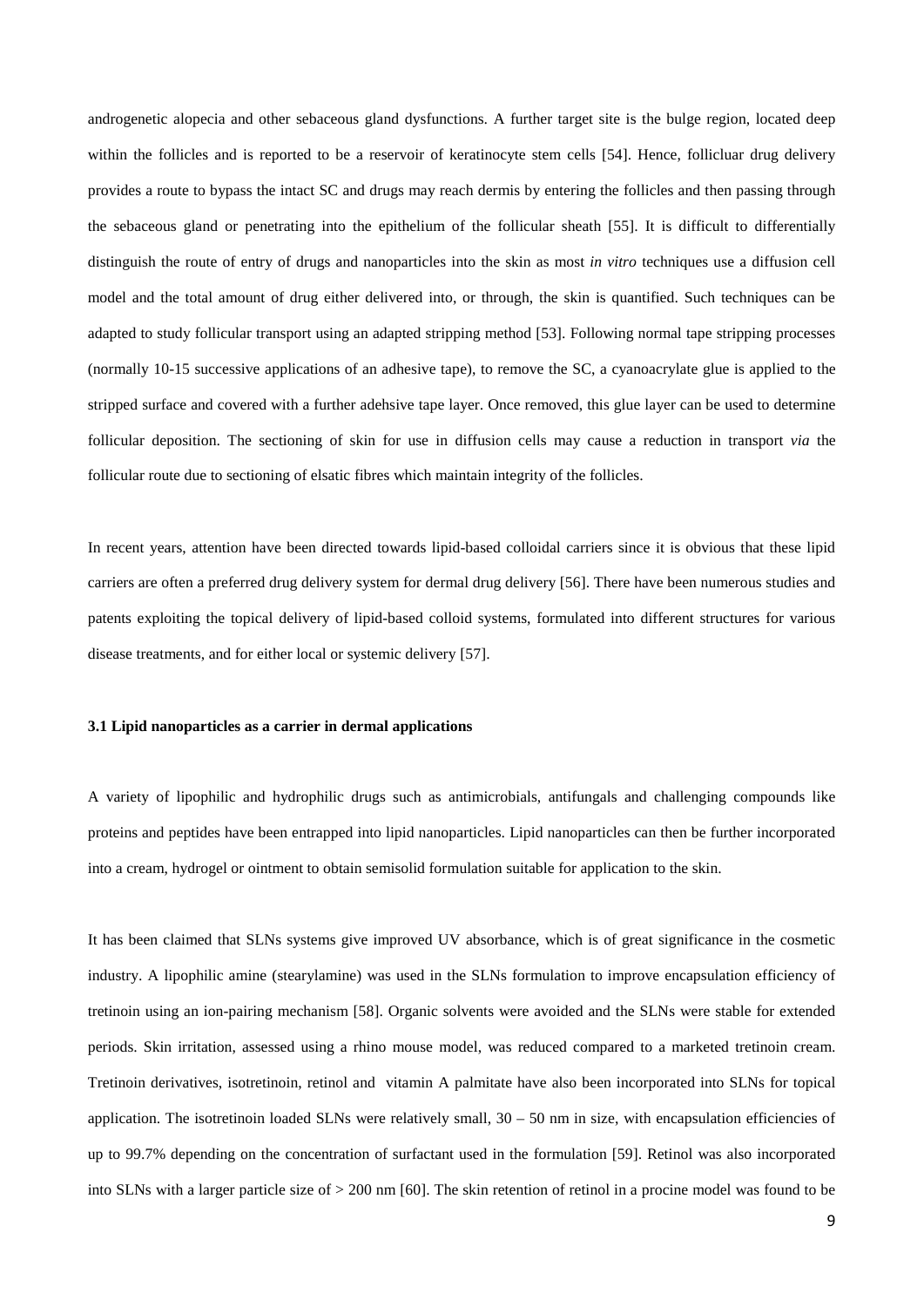0.9 µg higher (over 6 h) compared to nanoemulsion control group. Vitamin A palmitate has been formulated into SLNs of 350 nm [61]. The pharmacokinetics of this formulation were determined in human cadaver skin with Keshary Chien cells. Drug release from SLNs was 67.5% after 24 h compared with 54.4% for the gel control. Lipid nanoparticles were investigated as a delivery system for prednicarbate. Santos *et al*. reported an improved extent of prednicarbate uptake using prednicarbate loaded SLNs in human skin *in vitro* [62]. There was improved uptake of the corticosteroid following application of SLNs compared to conventional corticosteroid cream or ointment. A similar strategy can also be applied to topical nanoparticles for antimicrobial delivery. Silver nanoparticles have been incorporated to wound dressings to exploit its antimicrobial activity and several commercial products are available. Safety concerns regarding the application of silver in this way have been recently outlined dicussed in detail [63]. The use of other types of antimicrobial nanoparticles is less well studied and may prove a useful alternative to silver. Miconazole-containing SLNs were prepared using a hot homogenisation method and demonstrated a higher skin penetration compared to a control gel formulation in an *ex vivo* study using excised human cadaver skin [64]. Similarly econazole nitrate has been incorporated into SLNs [65]. The particles had a high encapsulation efficiency (97-102%), diameters ranging between  $140 \pm 13$  and  $154 \pm 5$  nm and demonstrated an abiliity to control drug release as well as increase skin penetration. NLCs containing the lipophilic antifungal agent clotrimazole were shown to have higher encapsulation efficiences than similar SLNs due to their liquid components, but both seemed suitable for topical delivery remaining stable over extended periods [66]. Dermal abosprtion of cyproterone acetate, used for topical acne treatment, was incorpoated into a range of different nanoparticles inlcuding SLNs, NLCs and NEs. Although activity was reduced in cell lines, skin penetration of the drug associated with SLNs was four times higher than a control cream formulation in excised human skin. A dermal targetting effect was shown, with only low levels found in the dermis, thus reducing the potential for systemic absorption and side-effects [67].

Delivery of lipid soluble bioactive compounds can be challenging, especially in aqueous based preparations. Omega-3 fatty acids, the major essential fatty acids, are susceptible to oxidative deterioration and it has been shown that encapsulation of these acids is a strategy that can be used to improve stability [68,69]. There are current challenges facing the development of carotenoids as nutraceutical compounds due to their relatively poor water solublity, high melting points and chemical instability which can be overcome by incorporating them within the oil phase in NEs [70]. It has been shown that NLCs were able to encapsulate such lipohilic drugs and improve their stability and bioavailability [71]. NLCs have major applications in cosmetic applications which require a high crystallinity of the carrier (e.g. UV protection) [72]. COX-2 selective anti-inflamamatory drugs such as celecoxib and valecoxib have been incorporated into NLC-based systems. Joshi *et al.* compared an NLCs based gel of celecoxib with a micellar gel of the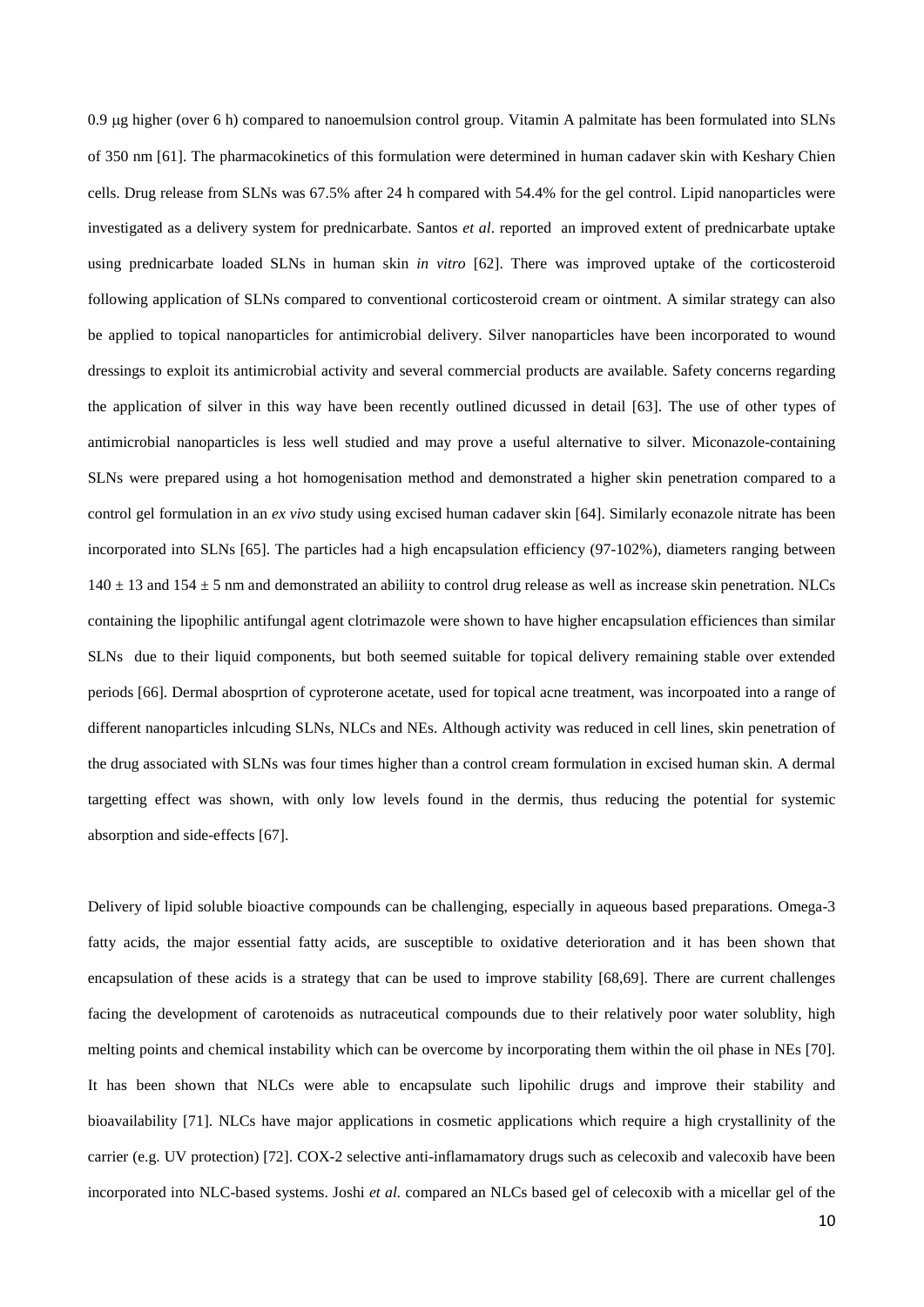same composition and measuring *in vitro* skin penetration using rat skin and the pharmacodynamic efficiency by Aerosil induced rat paw oedema. The *in vitro* permeation of celecoxib from the NLCs gel was less than the permeation from the micellar based gel, which confirms the findings about nanoparticles leading to a drug deposit in the skin resulting in sustained release. The *in vivo* comparison of the percentage edema inhibition produced by NLC and micellar gel showed a significant higher inhibition after application of the NLCs based gel up to 24 h [73]. Indomethacin, a potent non-steroidal anti-inflammatory drug, is widely used topically for the treatment of dermatitis and rheumatic diseases. Ricci *et al.* investigated the *in vitro* penetration of indomethacin from NLCs containing gel through the SC and epidermis, the *in vivo* indomethacin release by tape-stripping test and the *in vivo* anti-inflammatory activity using the UV-B induced erytherma model. It was found that the anti-inflammatory effect was prolonged for indomethacin-loaded NLC gel compared to a control gel formulation [74].

Nanoemulsions have been shown to effectively deliver recombinant proteins or inactivated organisms to mucosal surfaces to produce an immune response. The first applications of this, an influenza vaccine and an HIV vaccine, are in clinical trials and further are on going for vaccines including Hepatitis B and anthrax [75–77]. *In vivo* studies have shown that a NEs incorporating clobetazol propionate for psoriasis and atopic dermatitis is safe for human use and was not irritant to the skin [78].

A variety of different animal models has been used to evaluate percuatneous delivery of molecules; these include porcine, mouse, rat and guinea pig models. To evaluate dermal absorption of a molecule, the most relevant membrane is human skin. Skin from various sources, including cosmetic surgery and amputations, has been used for the *in vitro* determination of percutaneous penetration. However, the availability of human skin can be limited and animal skin is therefore frequently used. The most appropriate model for human skin is the pig due to its histological and biochemical properties which have been shown repeatedly to be similar to human skin; thus excised porcine skin is widely accepted as an *in vitro* model suitable for passive diffusion studies [79]. Specifically, porcine ear skin shows most similarities along with a similar follicular structure with hairs and infundibula extending deep into the dermis, as in humans. As live porcine models are not a common laboratory model, rodents such as mice, rats are commonly used in *in vivo*  percuteneous permeation studies. The advantages of such models are their small size, uncomplicated handling and relatively low cost [80]. A nanoemulsion formulated with eucalyptus oil, for example, has been studied for its wound healing and skin irritation activity in Wistar rats. Results indicated that the formulation was non-irritant and resulted in a faster wound contraction rate with respect to a control and a neomycin treated rat [81,82]. Thus animal models, other than porcine, can have some roles in the drug development process, e.g. for screening delivery systems and carriers only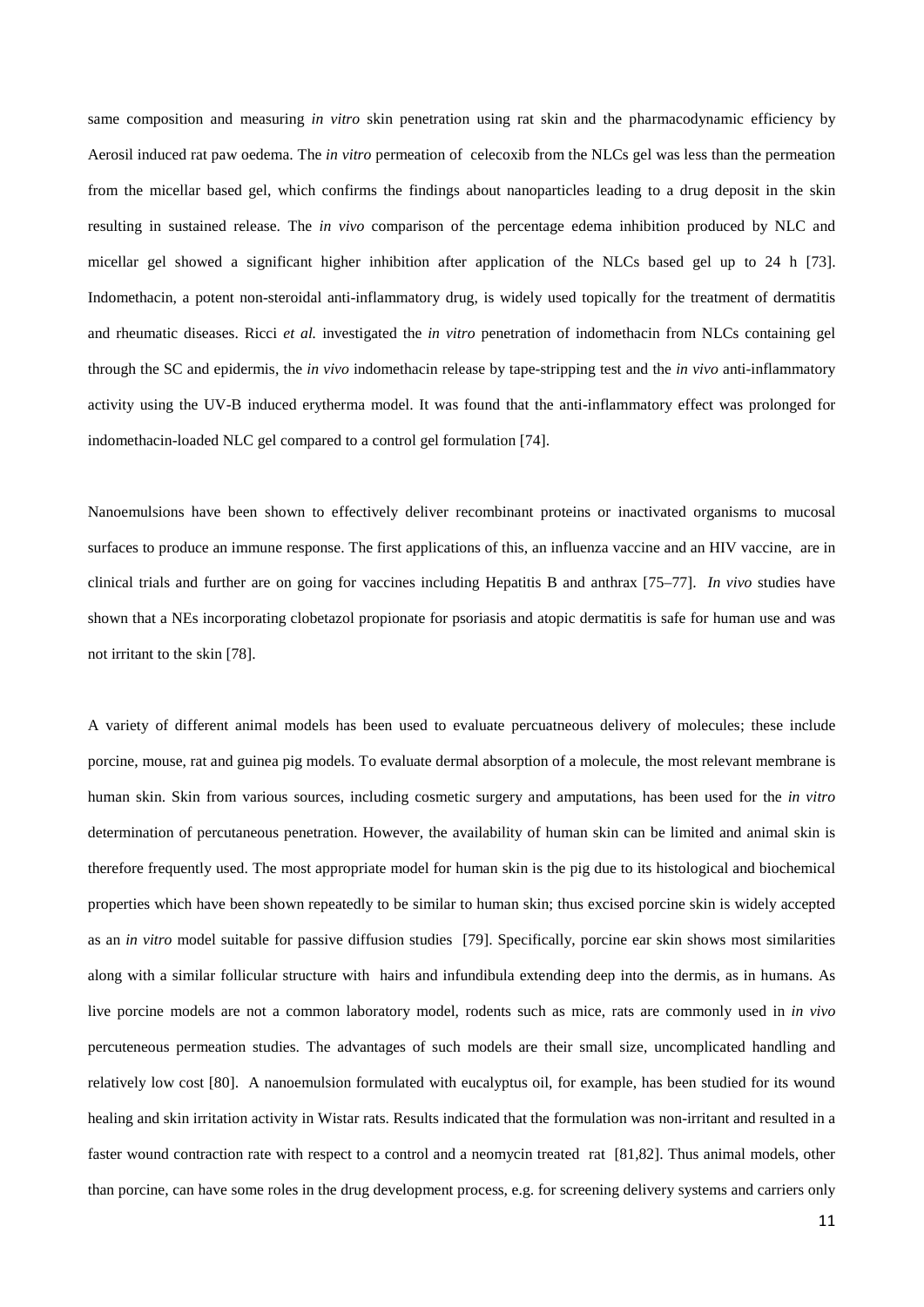selected data have shown a reasonable correlation with human skin. Similarly, tissue cultured human skin and equivalents generally present a lower barrier to drug uptake and so are of limited use in permeation studies [83].

#### **Conclusions**

The exploitation of biocompatible excipients makes the application of lipid nanoparticles an attractive proposition for drug delivery. The importance of skin penetration, particularly *via* skin appendages, and more specifically the hair follicles, has opened new applications for these products with the potential to specific skin penetration pathways using suitable formulations for targeting various sites in skin. The ability to incorporate drugs into lipid nanocarriers offers the opportunity to develop new carriers for drug delivery that could be used for both passive and active drug targeting. However, there is little consistency with regard to the type of drug delivered with nanoparticles and future work needs to be carried out for better understanding of nanoparticle-SC interactions.

### **REFERENCES**

[1] Bouwstra JA, Honeywell-Nguyen PL. Skin structure and mode of action of vesicles. Adv Drug Deliv Rev 2002; 54(Suppl 1): S41–55.

[2] Monteiro-Riviere NA. Structure and function of skin. In: N.A. Monteiro-Riviere, editor. Toxicology of the skin. New York: Informa Healthcare USA; 2010. p. 1–18.

[3] Cevc G, Vierl U. Nanotechnology and the transdermal route: A state of the art review and critical appraisal. J Control Release 2010; 141(3): 277–99.

[4] Barry B. Drug delivery routes in skin: a novel approach. Adv Drug Deliv Rev 2002; 54: S31–40.

[5] Alvarez-Román R, Naik A, Kalia YN, Guy RH, Fessi H. Skin penetration and distribution of polymeric nanoparticles. J Control Release 2004; 99(1): 53–62.

[6] Lademann J, Richter H, Teichmann A, *et al.* Nanoparticles--an efficient carrier for drug delivery into the hair follicles. Eur J Pharm Biopharm 2007; 66(2): 159–64.

[7] Knorr F, Lademann J, Patzelt A, Sterry W, Blume-Peytavi U, Vogt A. Follicular transport route--research progress and future perspectives. Eur J Pharm Biopharm 2009; 71(2): 173–80.

[8] Paranjpe M, Müller-Goymann CC. Nanoparticle-mediated pulmonary drug delivery: a review. Int J Mol Sci 2014; 15(4): 5852–73.

[9] Zhang C, Gu C, Peng F, Liu W, Wan J, Xu H, *et al*. Preparation and optimization of triptolide-loaded solid lipid nanoparticles for oral delivery with reduced gastric irritation. Molecules 2013; 18(11): 13340–56.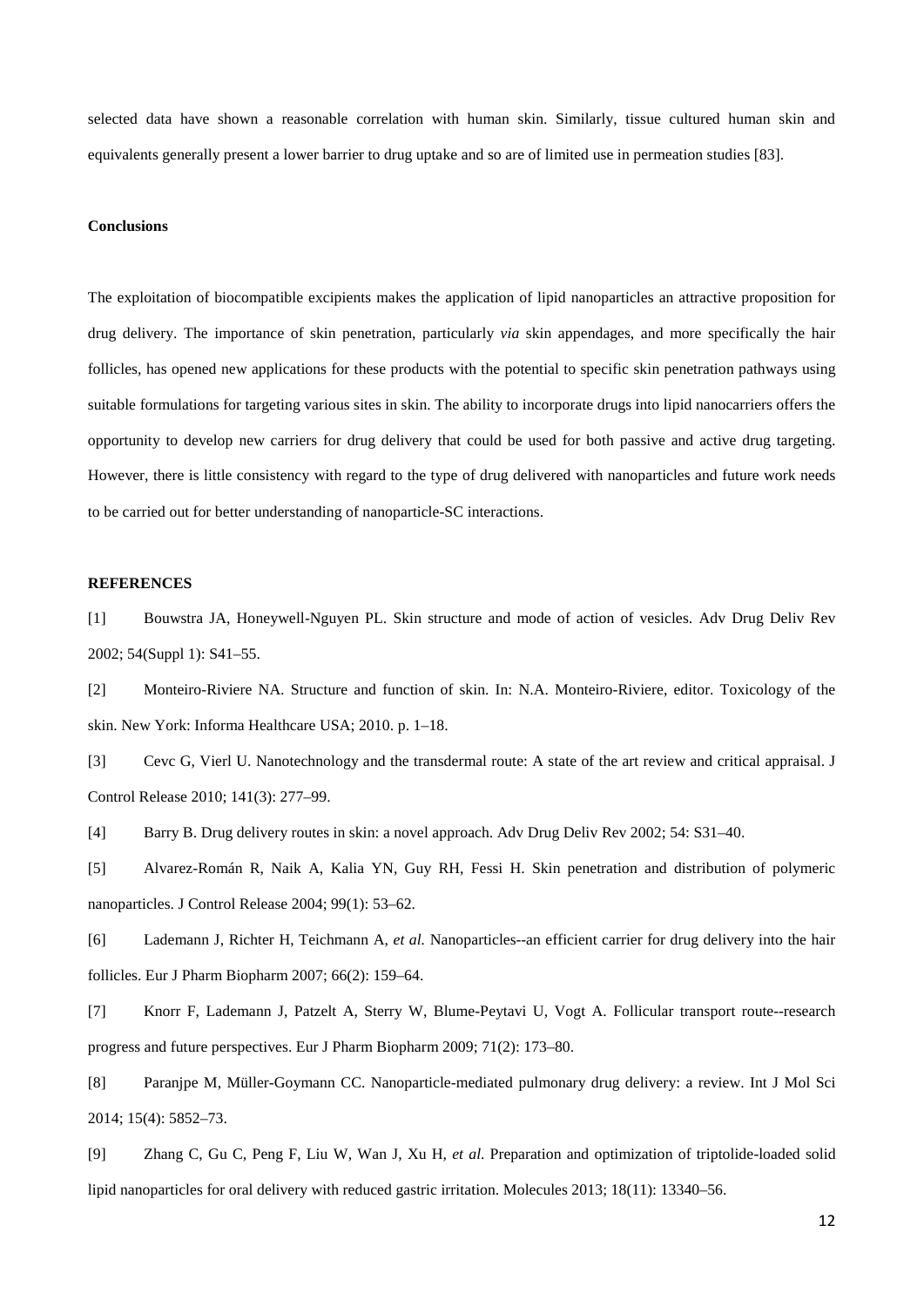[10] Constantinides PP, Chaubal M V, Shorr R. Advances in lipid nanodispersions for parenteral drug delivery and targeting. Adv Drug Deliv Rev 2008 Mar 17; 60(6): 757–67.

[11] Varshosaz J, Ghaffari S, Mirshojaei SF, *et al*. Biodistribution of amikacin solid lipid nanoparticles after pulmonary delivery. Biomed Res Int 2013: 1-8.

[12] Fahr A, Liu X. Drug delivery strategies for poorly water soluble drugs. Expert Opin Drug Deliv 2007; 4(4): 403–16.

[13] Rupenganta A, Somasundaram I, Ravichandiram V, Kausalya J., Senthilnathan B. Solid lipid nanoaprticles- A versatile carrier system. J Pharm Res 2011; 4(7): 2069–75.

[14] Kayser O, Lemke A, Hernandez-Trejo N. The impact of nanobiotechnology on the development of new drug delivery systems. Curr Pharmacutical Biotechnol 2005; 6: 3–5.

[15] Müller RH, Mäder K, Gohla SH, Muller RH, Mader K. Solid lipid nanoparticles for controlled drug delivery a review of the state of the art. Eur J Pharm Biopharm 2000; 50(1): 161–77.

[16] Mehnert W, Mäder K. Solid lipid nanoparticles. Production, characterization and applications. Adv Drug Deliv Rev 2001; 47(2-3): 83–101.

[17] Müller RH, Radtke M, Wissing SA. Solid lipid nanoparticles (SLN) and nanostructured lipid carriers (NLC) in cosmetic and dermatological preparations. Adv Drug Deliv Rev 2002; 54: S131–55.

[18] Liedtke S, Wissing S, Müller RH, Mäder K. Influence of high pressure homogenization equipment on nanodispersions characteristics. Int J Pharm 2000; 196: 183–5.

[19] Wissing SA, Kayser RO, Müller H. Solid lipid nanoparticles for parenteral drug delivery. Adv Drug Delievery Rev 56: 1257–72.

[20] Priano L, Esposti D, Esposti R, *et al.* Solid lipid nanoparticles incorporating melatonin as new model for sustained oral and transdermal delivery systems. J Nanosci Nanotechnol 2007; 7: 3596–601.

[21] Trotta M, Debernardi F, Caputo O. Preparation of solid lipid nanoparticles by a solvent emulsificationdiffusion technique. Int J Pharm 2003; 257: 153–60.

[22] Schubert M. Solvent injection as a new approach for manufacturing lipid nanoparticles – evaluation of the method and process parameters. Eur J Pharm Biopharm 2003; 55(1): 125–31.

[23] Heurtault B, Saulnier P, Pech B, Proust JE, Benoit JP. A novel phase inversion-based process for the preparation of lipid nanocarrier. Pharm Res 2002; 19: 875–80.

[24] Garcý-Fuentes M, Torres D., Alonso MJ. Design of lipid nanoparticles for the oral delivery of hydrophilic macromolecules. Colloids Surfaces B Biointerfaces 2002; 27: 159–68.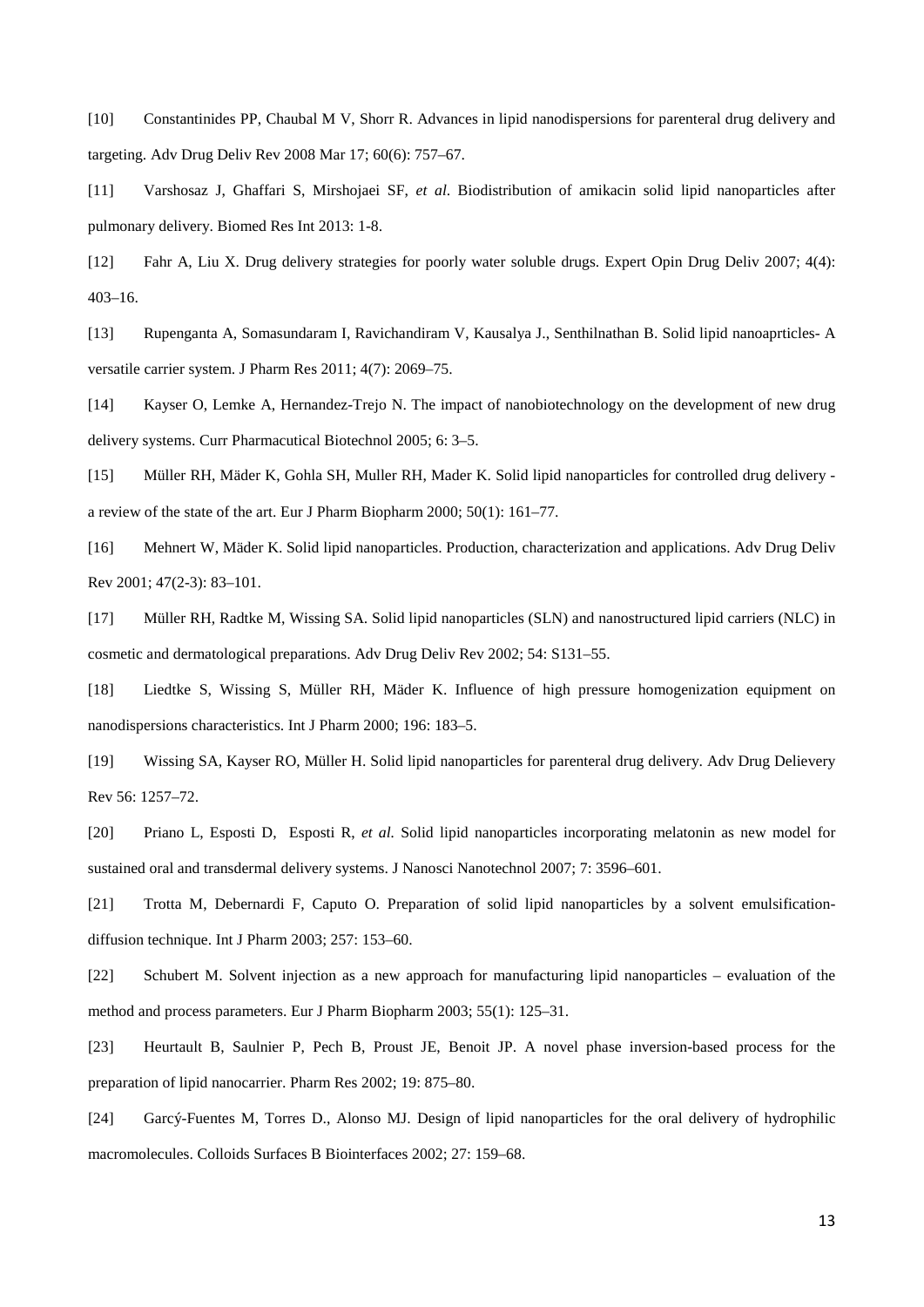[25] Puglia C, Filosa R, Peduto A, de Caprasiis P, Rizza L, Bonina F, Blasi P. Evaluation of alternative strategies to optimize ketorolac transdermal delivery. AAPS PharmSciTech 2006; 7: 1–9.

[26] Charcosset C, EI-Harati A, Fessi H. Preparation of solid lipid nanoparticles using a membrane contactor. J Control Release 2005; 108: 112–20.

[27] Ekambaram P, Abdul HA, Kailasa P. Solid lipid nanoparticles: a review. Sci Rev Chem Commun 2012; 2(1): 80–102.

[28] Kakadia PG, Conway BR. Solid lipid nanoparticles: a potential approach for dermal drug delivery. Am J Pharmacol Sci 2014; 2(5A): 1–7.

[29] Westesen K, Bunjes H, Koch MH. Physicochemical characterization of lipid nanoparticles and evaluation of their drug loading capacity and sustained release potential. J Control Release 1997; 48(2-3): 223–36.

[30] Chen C, Han D, Cai C, Tang X. An overview of liposome lyophilization and its future potential. J Control Release 2010; 142(3): 299–311.

[31] Müller R., Radtke M, Wissing S. Nanostructured lipid matrices for improved microencapsulation of drugs. Int J Pharm 2002; 242(1-2): 121–8.

[32] Müller R.H., Mäder K., Lippacher, A., Jenning V. Solid–liquid (Semi-solid) liquid particles and method of producing highly concentrated lipid particle dispersions.PCT/EP00/04565. 2000

[33] Jenning V, Mäder K, Gohla SH. Solid lipid nanoparticles (SLN<sup>TM</sup>) based on binary mixtures of liquid and solid lipids: a <sup>1</sup>H-NMR study. Int J Pharm 2000; 205(1-2): 15–21.

[34] Jores K, Mehnert W, Drechsler M, Bunjes H, Johann C, Mäder K. Investigations on the structure of solid lipid nanoparticles (SLN) and oil-loaded solid lipid nanoparticles by photon correlation spectroscopy, field-flow fractionation and transmission electron microscopy. J Control Release 2004; 95(2): 217–27.

[35] Pardeike J, Hommoss A, Muller RH. Lipid nanoparticles (SLN, NLC) in cosmetic and pharmaceutical dermal products. Int J Pharm 2009; 366: 170–84.

[36] Tamjidi F, Shahedi M, Varshosaz J, Nasirpour A. Nanostructured lipid carriers (NLC): A potential delivery system for bioactive food molecules. Innov Food Sci Emerg Technol 2013; 19: 29–43.

[37] Liu W, Sun D, Li C, Liu Q, Xu J. Formation and stability of paraffin oil-in-water nano-emulsions prepared by the emulsion inversion point method. J Colloid Interface Sci 2006; 303(2): 557–63.

[38] Mason TG, Wilking JN, Meleson K, Chang CB, Graves SM. Nanoemulsions: formation, structure, and physical properties. J Phys Condens Matter 2006; 18(41): R635–66.

[39] Shakeel F, Ramadan W. Transdermal delivery of anticancer drug caffeine from water-in-oil nanoemulsions. Colloids Surf B Biointerfaces.2010; 75(1): 356–62.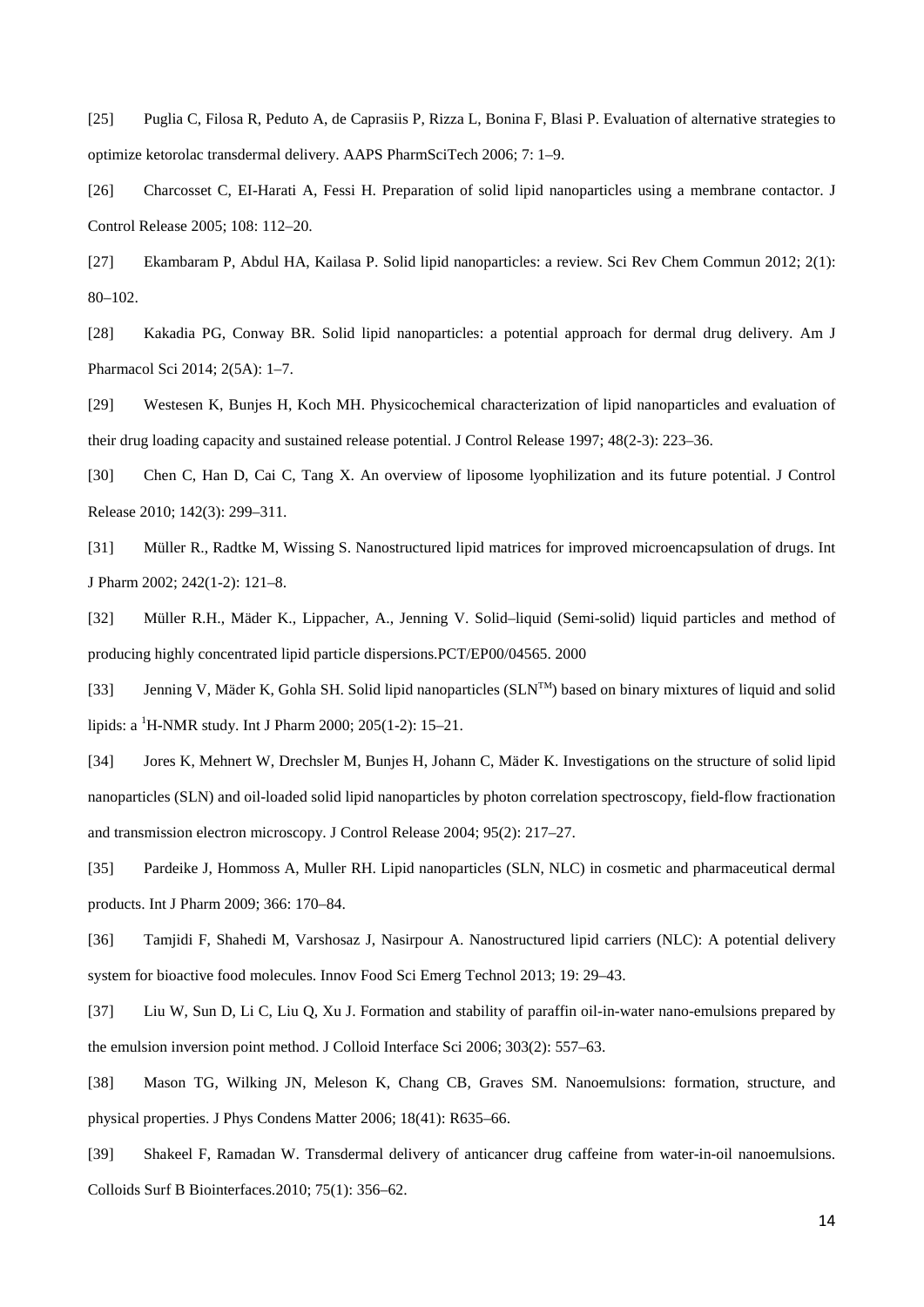[40] McClements DJ, Li Y. Structured emulsion-based delivery systems: controlling the digestion and release of lipophilic food components. Adv Colloid Interface Sci 2010; 159(2): 213–28.

[41] Sharma N, Bansal M, Visht S, Sharma PK, Kulkarni GT. Nanoemulsion : A new concept of delivery system. 2010; 1(2):2–6.

[42] Bali V, Ali M, Ali J. Study of surfactant combinations and development of a novel nanoemulsion for minimising variations in bioavailability of ezetimibe. Colloids Surf B Biointerfaces 2010; 76(2): 410–20.

[43] Bouchemal K, Briançon S, Perrier E, Fessi H. Nano-emulsion formulation using spontaneous emulsification: solvent, oil and surfactant optimisation. Int J Pharm 2004; 280(1-2): 241–51.

[44] Anton N, Benoit J-P, Saulnier P. Design and production of nanoparticles formulated from nano-emulsion templates-a review. J Control Release 2008; 128(3): 185–99.

[45] Tadros T, Izquierdo P, Esquena J, Solans C. Formation and stability of nano-emulsions. Adv Colloid Interface Sci 2004; 108-109: 303–18.

[46] Constantinides PP, Chaubal M V, Shorr R. Advances in lipid nanodispersions for parenteral drug delivery and targeting. Adv Drug Deliv Rev 2008; 60(6): 757–67.

[47] Quintanilla-Carvajal MX, Camacho-Díaz BH, Meraz-Torres LS, *et al.* Nanoencapsulation: a new trend in food engineering processing. Food Eng Rev 2009; 2(1): 39–50.

[48] Bolzinger M-A, Briançon S, Pelletier J, Chevalier Y. Penetration of drugs through skin, a complex ratecontrolling membrane. Curr Opin Colloid Interface Sci. Elsevier Ltd; 2012;17(3): 156–65.

[49] Bolzinger M-A, Briançon S, Chevalier Y. Nanoparticles through the skin: managing conflicting results of inorganic and organic particles in cosmetics and pharmaceutics. Wiley Interdiscip Rev Nanomed Nanobiotechnol 2011; 3(5): 463–78.

[50] Lombardi Borgia S, Regehly M, Sivaramakrishnan R*et al.* Lipid nanoparticles for skin penetration enhancement-correlation to drug localization within the particle matrix as determined by fluorescence and parelectric spectroscopy. J Control Release 2005; 110(1): 151–63.

[51] Alvarez-Román R, Naik A, Kalia YN, Fessi H, Guy RH. Visualization of skin penetration using confocal laser scanning microscopy. Eur J Pharm Biopharm 2004; 58(2): 301–16.

[52] Blume-Peytavi U, Vogt A. Human hair follicle: reservoir function and selective targeting. Br J Dermatol 2011; 165 Suppl: 13–7.

[53] Patzelt A, Richter H, Knorr F, *et al.* Selective follicular targeting by modification of the particle sizes. J Control Release 2011; 150(1): 45–8.

[54] Moore KA, Lemischka IR. Stem cells and their niches. Science 2006; 311: 1880–5.

15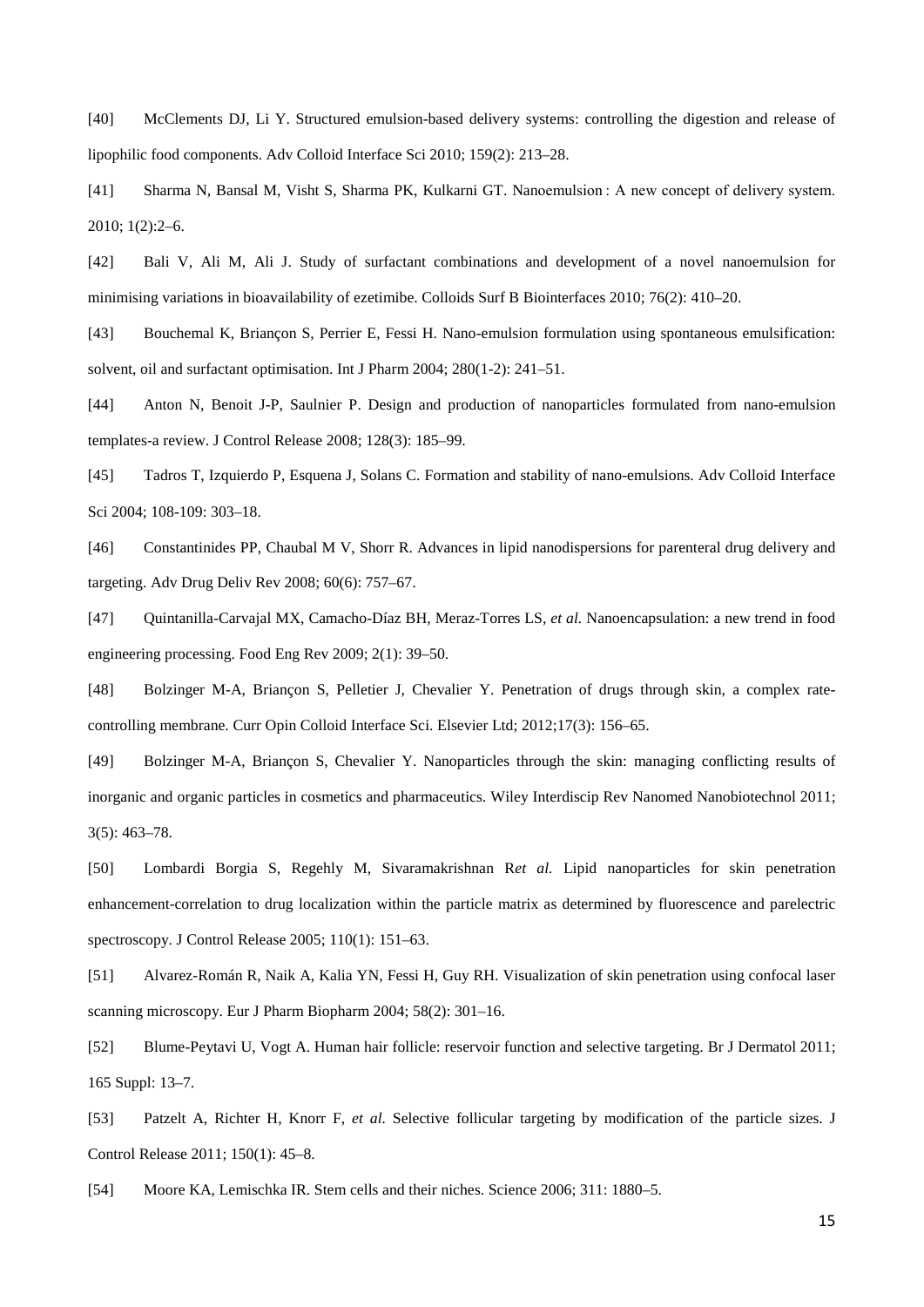[55] Lee S, Kollias, N. Mcauliffe DJ, Flotte TJ, Doukas AG. Topical drug delivery in humans with a single photomechanical wave. Pharm Res 1999; 16: 1717–21.

[56] Moghassemi S, Hadjizadeh A. Nano-niosomes as nanoscale drug delivery systems: an illustrated review. J Control Release 2014; 185: 22–36.

[57] Carbone C, Leonardi A. CS. Pharmaceutical and biomedical applications of lipid-based carriers. Pharm Pat Anal 2014; 3: 199–215.

[58] Castro GA, Coelho ALLR, Oliveira CA, Mahecha GAB, Oréfice RL, Ferreira LAM. Formation of ion pairing as an alternative to improve encapsulation and stability and to reduce skin irritation of retinoic acid loaded in solid lipid nanoparticles. Int J Pharm 2009; 381(1): 77–83.

[59] Liu J, Hu W, Chen H, Ni Q, Xu H, Yang X. Isotretinoin-loaded solid lipid nanoparticles with skin targeting for topical delivery. Int J Pharm 2007; 328(2): 191–5.

[60] Mukherjee S, Date A, Patravale V, Korting HC, Roeder A,. Weindl G. Retinoids in the treatment of skin aging: an overview of clinical efficacy and safety. J Clin Interv Aging 2006; 1: 327–48.

[61] Jenning V, Gysler A, Schäfer-Korting M, Gohla SH. Vitamin A loaded solid lipid nanoparticles for topical use: occlusive properties and drug targeting to the upper skin. Eur J Pharm Biopharm 2000; 49: 211–8.

[62] Santos C,Mehnert W, Schaller M, *et al.* Drug targeting by solid lipid nanoparticles for dermal use. J Drug Target 2002; 10(6): 489–95.

[63] Wilkinson LJ, White RJ, Chipman JK. Silver and nanoparticles of silver in wound dressings: a review of safety and efficacy. J Wound Care 2011; 20(11): 543-9

[64] Bhalekar MR, Pokharkar V, Madgulkar A, Patil N. Preparation and evaluation of miconazole nitrate-loaded solid lipid nanoparticles for topical delivery. Am Assoc Pharm Sci 2009; 10(1): 289–96.

[65] Sanna V, Gavini E, Cossu M., Rassu G, Guinchedi P. Solid lipid nanoparticles as a carrier for the topical delivery of econazole nitrate: *in-vitro* characterization, *ex-vivo* and *in-vivo* studies. J Phamacy Pharmacol 2007; 59(8): 1057–64.

[66] Souto EB, Wissing SA, Barbosa CM, Müller RH. Development of a controlled release formulation based on SLN and NLC for topical clotrimazole delivery. Int J Pharm 2004; 278(10): 71-7.

[67] Štecová J, Mehnert W, Blaschke T *et al.,* Cyproterone acetate loading to lipid nanoparticles for topical acne treatment: particle characterisation and skin uptake. Pharm Res 2007;25(5): 991-1000..

[68] Tamjidi F, Nasirpour A, Shahedi M. Physicochemical and sensory properties of yogurt enriched with microencapsulated fish oil. Food Sci Technol Int 2012; 18(4): 381–90.

16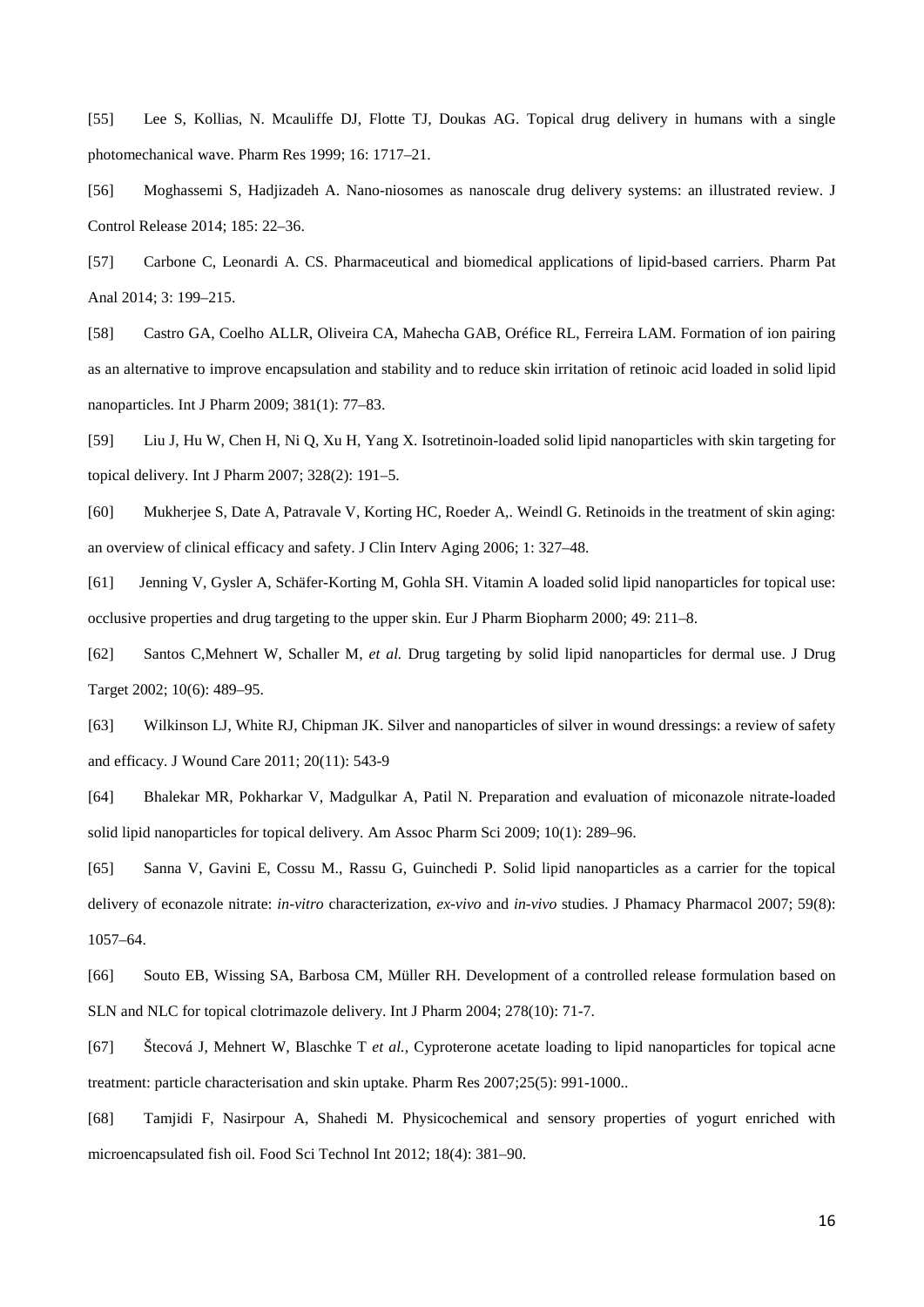[69] Garg ML, Wood LG, Singh H, Moughan PJ. Means of delivering recommended levels of long chain n-3 polyunsaturated fatty acids in human diets. J Food Sci 2006; 71(5): R66–71.

[70] Qian C, Decker EA, Xiao H, McClements DJ. Physical and chemical stability of β-carotene-enriched nanoemulsions: Influence of pH, ionic strength, temperature, and emulsifier type. Food Chem 2012; 132(3):1221–9.

[71] Teeranachaideekul V, Müller RH, Junyaprasert VB. Encapsulation of ascorbyl palmitate in nanostructured lipid carriers (NLC)--effects of formulation parameters on physicochemical stability. Int J Pharm 2007; 340(1-2):198– 206.

[72] Müller RH, Petersen RD, Hommoss A, Pardeike J. Nanostructured lipid carriers (NLC) in cosmetic dermal products. Adv Drug Deliv Rev 2007; 59(6): 522–30.

[73] Joshi M, Patravale V. Nanostructured lipid carrier (NLC) based gel of celecoxib. Int J Pharm 2008; 346(1-2): 124–32.

[74] Ricci M, Puglia C, Bonina F, Di Giovanni C, Giovagnoli S, Rossi C. Evaluation of indomethacin percutaneous absorption from nanostructured lipid carriers (NLC): *in vitro* and *in vivo* studies. J Pharm Sci 2005; 94(5): 1149–59.

[75] Das SC, Hatta M, Wilker PR *et al.* Nanoemulsion W805EC improves immune responses upon intranasal delivery of an inactivated pandemic H1N1 influenza vaccine. Vaccine 2012; 30(48): 6871–7.

[76] Liu C-H, Yu S-Y. Cationic nanoemulsions as non-viral vectors for plasmid DNA delivery. Colloids Surf B Biointerfaces 2010; 79(2): 509–15.

[77] Friedlander AM, Little SF. Advances in the development of next-generation anthrax vaccines. Vaccine 2009; 27 Suppl 4: D28–32.

[78] Alam MS, Ali MS, Alam N, Siddiqui MR, Shamim M, Safhi MM. *In vivo* study of clobetasol propionate loaded nanoemulsion for topical application in psoriasis and atopic dermatitis. Drug Invent Today 2013; 5(1):8–12.

[79] Jacobi U, Kaiser M, Toll R *et al.*. Porcine ear skin: an *in vitro* model for human skin. Ski Res Technol 2007; 13(1):19–24.

[80] Revenzwaay BV Leibold E. A comparison between *in vitro* rat and human and *in vivo* rat skin absorption studies. Hum Exp Toxicol 2004; 23(9): 421–30.

[81] Sugumar S, Ghosh V, Nirmala MJ, Mukherjee A, Chandrasekaran N. Ultrasonic emulsification of eucalyptus oil nanoemulsion: antibacterial activity against Staphylococcus aureus and wound healing activity in Wistar rats. Ultrason Sonochem 2014; 21(3):1044–9.

[82] Biruss B, Kählig H, Valenta C. Evaluation of an eucalyptus oil containing topical drug delivery system for selected steroid hormones. Int J Pharm 2007; 328(2): 142–51.

17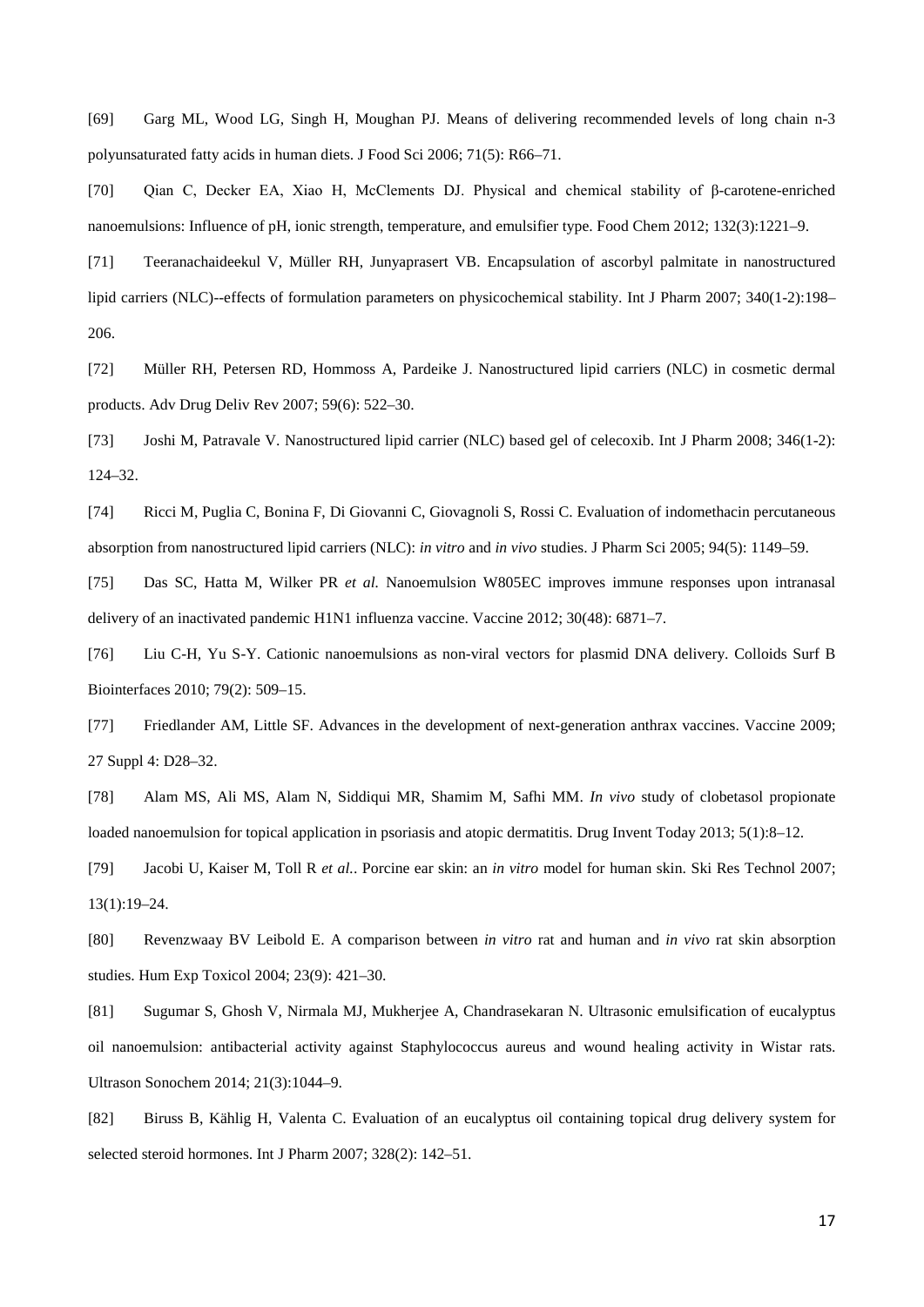[83] Godin B, Touitou E. Transdermal skin delivery: predictions for humans from *in vivo, ex vivo* and animal models. Adv Drug Deliv Rev 2007; 59: 1152-1161.

[84] Liu X, Kruger P, Maibach H, Colditz PB, Roberts M. Using skin for drug delivery and diagnosis in the critically ill. Adv Drug Deliv Rev 2014; 77: 40-49.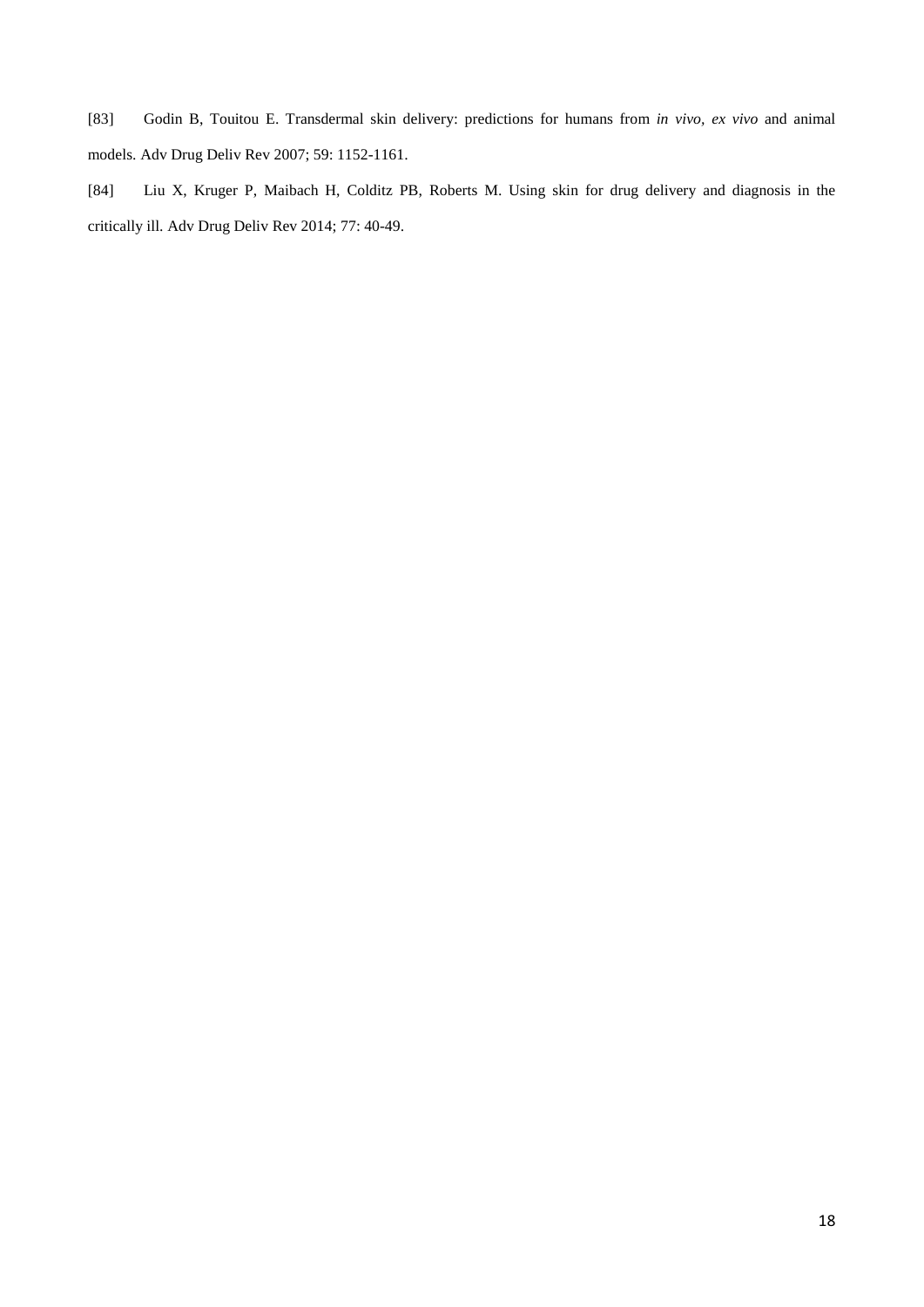

 **Fig. (1)** Structure of skin [84]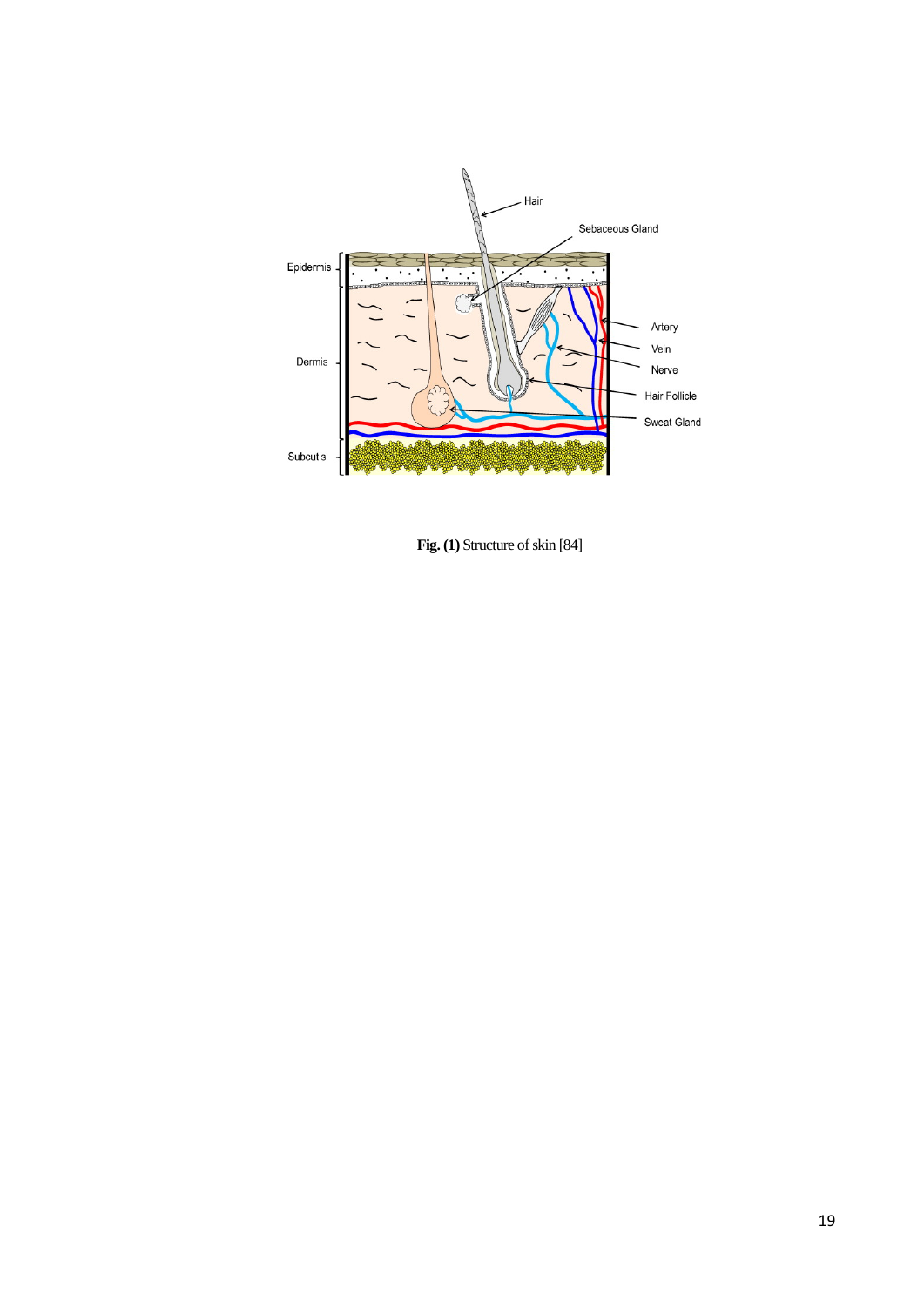

**Fig. (2)** Lipid nanoparticles models, homogenous matrix (left), bioactive enriched shell model (middle), bioactive enriched core model (right).